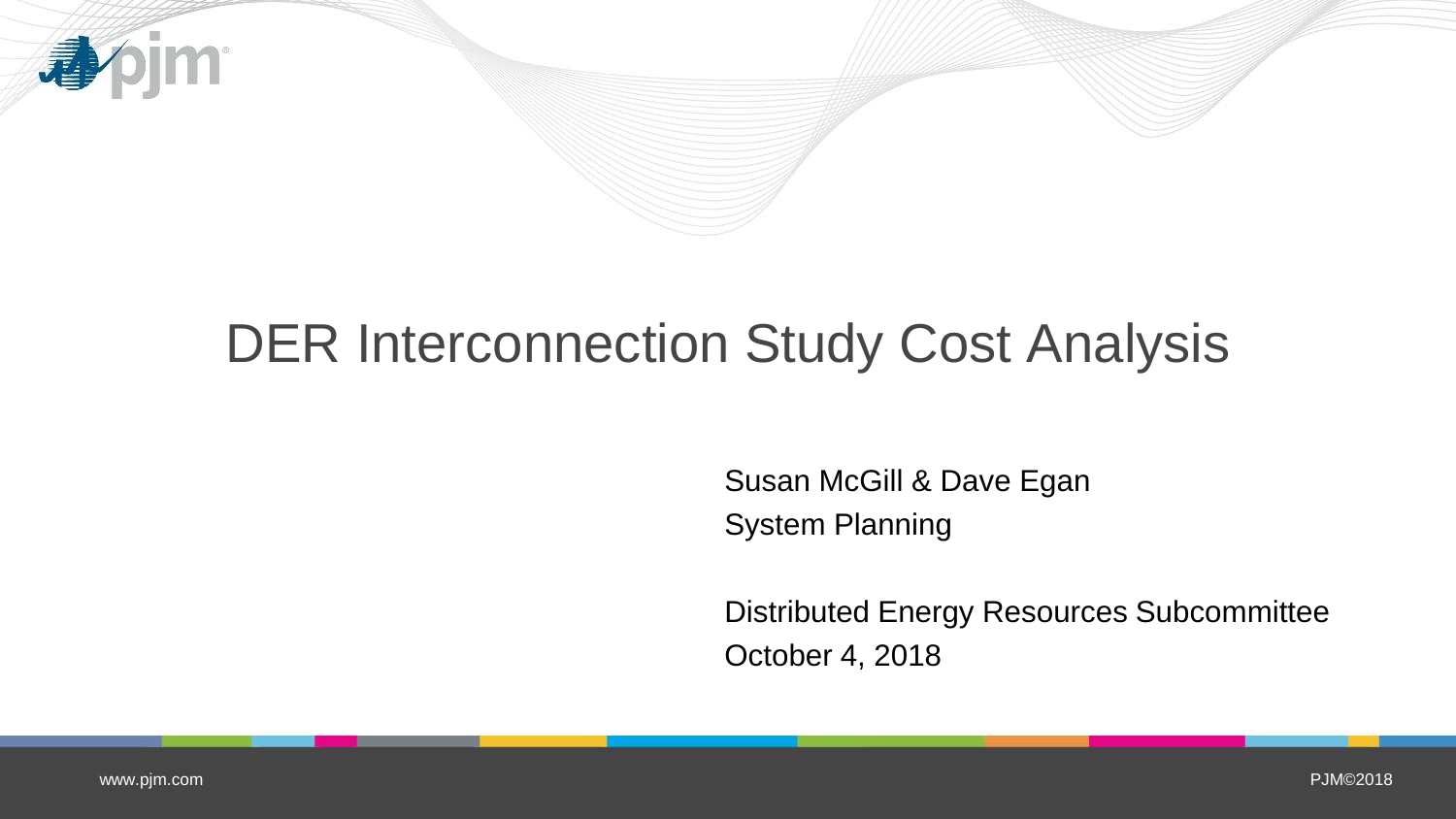## Request from Stakeholders

- Cost and Duration
	- By Project Size
	- By if Impact Identified (Transmission and Distribution) and therefore if Upgrade Required
	- By if Attachment Facility Required (meaning New Service Line, Recloser or Direct Transfer Trip)
	- By if using Certified Inverter Package
	- Between FERC vs Non-FERC jurisdictional projects
	- Transmission Study vs Distribution Study (as known by PJM)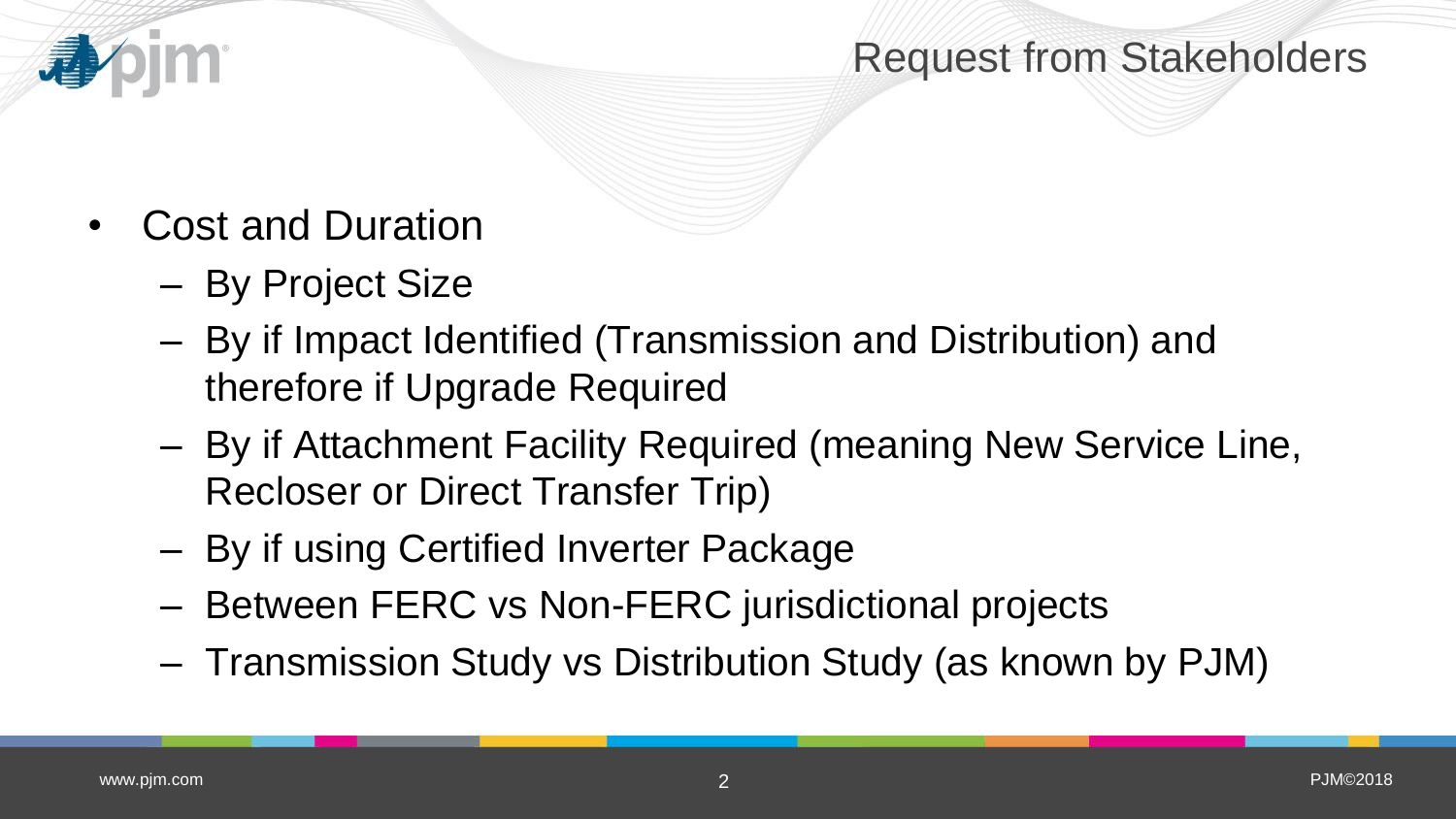

## Availability of Data

| <b>Request</b>                                                  | <b>Availability</b>                                                                                                                                                                                                                |
|-----------------------------------------------------------------|------------------------------------------------------------------------------------------------------------------------------------------------------------------------------------------------------------------------------------|
| <b>Study costs</b>                                              | Available in internal finance system. Queue AB1-AD2 costs captured for any project that completed<br>at least a Feasibility Study. Cost data captured on 9/17/2018. Any TO invoices received after this<br>date are not reflected. |
| Study duration                                                  | All studies and agreements captured in database. Rule <\$5 million allocation for all projects that<br>load and overload a facility in effect up to the AD1 queue.                                                                 |
| <b>Project Size</b>                                             | All project sizes captured in database. Costs and durations captured for all new facilities ≤20 MW.                                                                                                                                |
| Impact Identified                                               | Data not captured in database.                                                                                                                                                                                                     |
| <b>Attachment Facility Required</b>                             | Data not captured in database.                                                                                                                                                                                                     |
| <b>Certified Inverter Package</b>                               | All projects that qualify for an Attachment Y or BB request (meets size and jurisdiction requirements)<br>use a certified inverter package. This is not collected within PJM's database for any other requested.                   |
| FERC vs Non-FERC jurisdictional                                 | Captured in the PJM database for all projects that receive a final agreement (ISA or WMPA). All<br>other projects are captured in scoping meeting minutes.                                                                         |
| <b>Transmission Study vs</b><br><b>Distribution Study Costs</b> | PJM only processes distribution invoices from PHI companies for non-jurisdictional (AEC, DPL,<br>PEPCO).                                                                                                                           |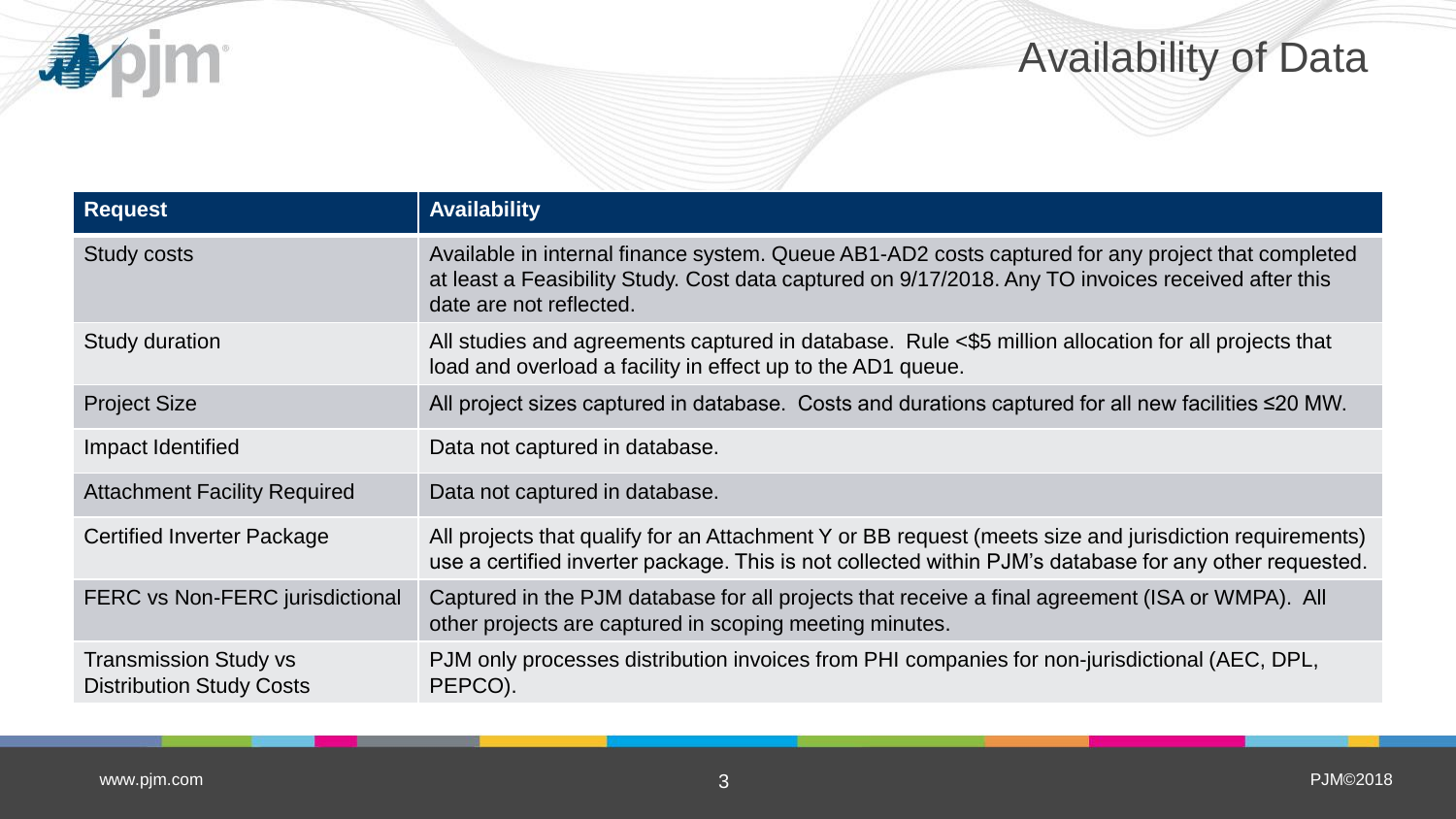

- Complexity of the interconnection
- Voltage level and project size (facility output vs. minimum circuit load)
- Variation of equipment standards between zones
- Variation of transmission vs. distribution between zones (some zones recognize 34kV as transmission)
- Changes requested by the customer (data, equipment, reductions, POI changes, financial close and agreements, etc)
- Meetings requested by customers
- Cost allocation responsibility (allocation for <\$5 million upgrades)
- Not all Transmission Owners submit invoices
- Agreement development ISAs contain more information and require more time to draft and review versus a WMPA.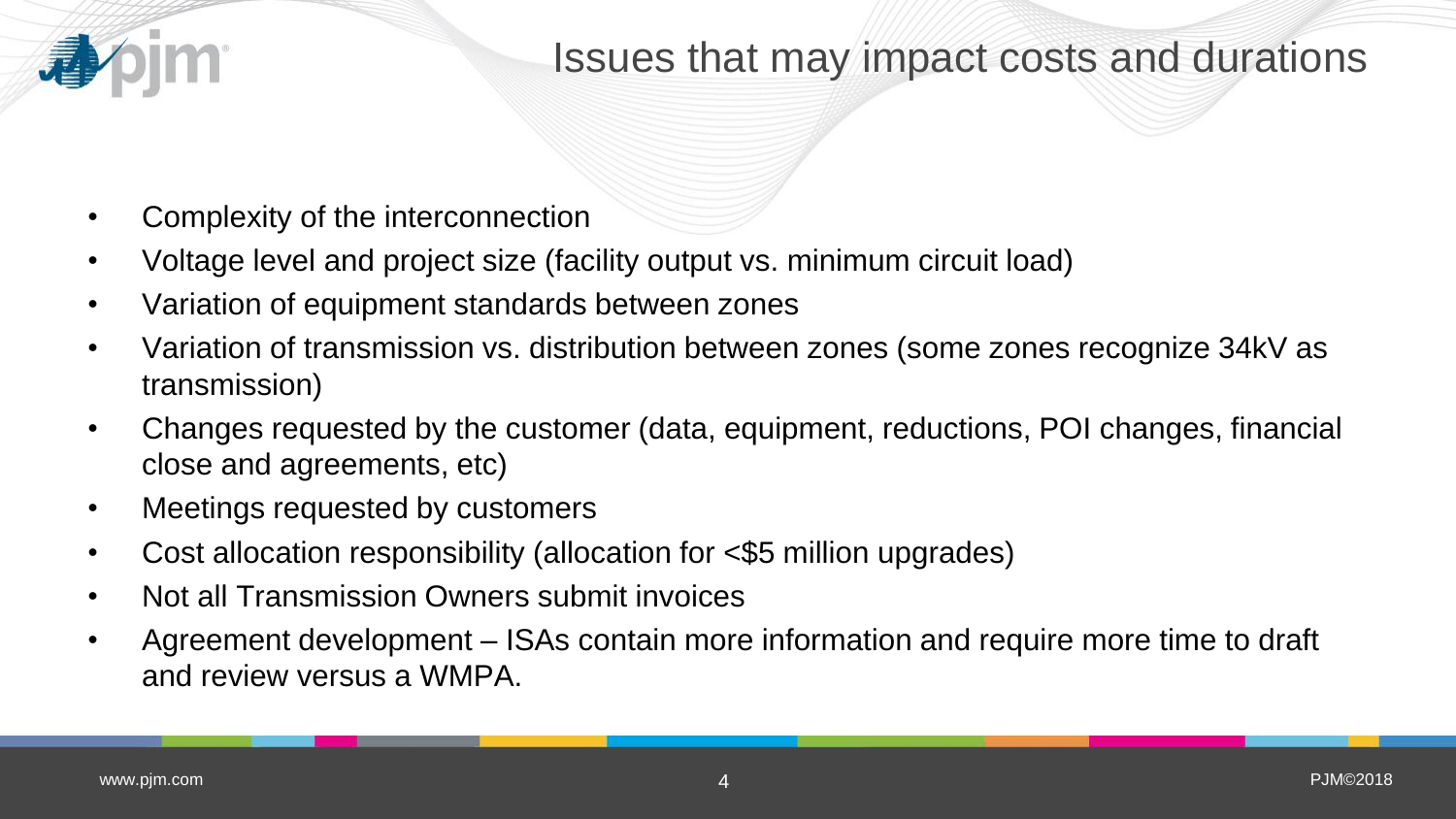

Data collection

- Projects starting with the AB1 queue
- Limited to small generation ( $\leq$  20 MW)
- Only collected when a study was issued
- Cost Data 272 projects, 109 received an ISA or WMPA
	- 100+ projects were not assess costs from the TO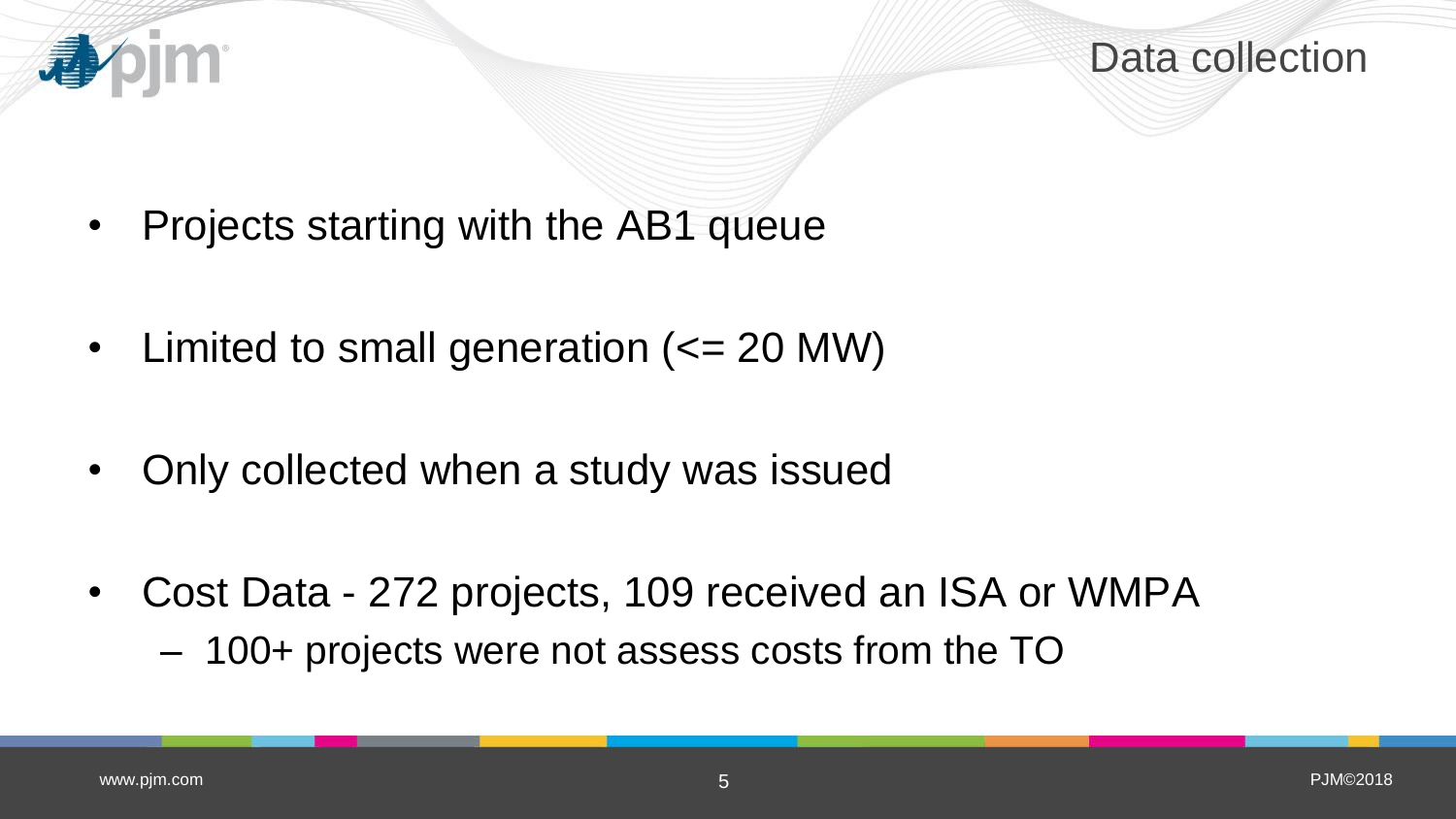

# Interconnection Process Summary Schedules and Tasks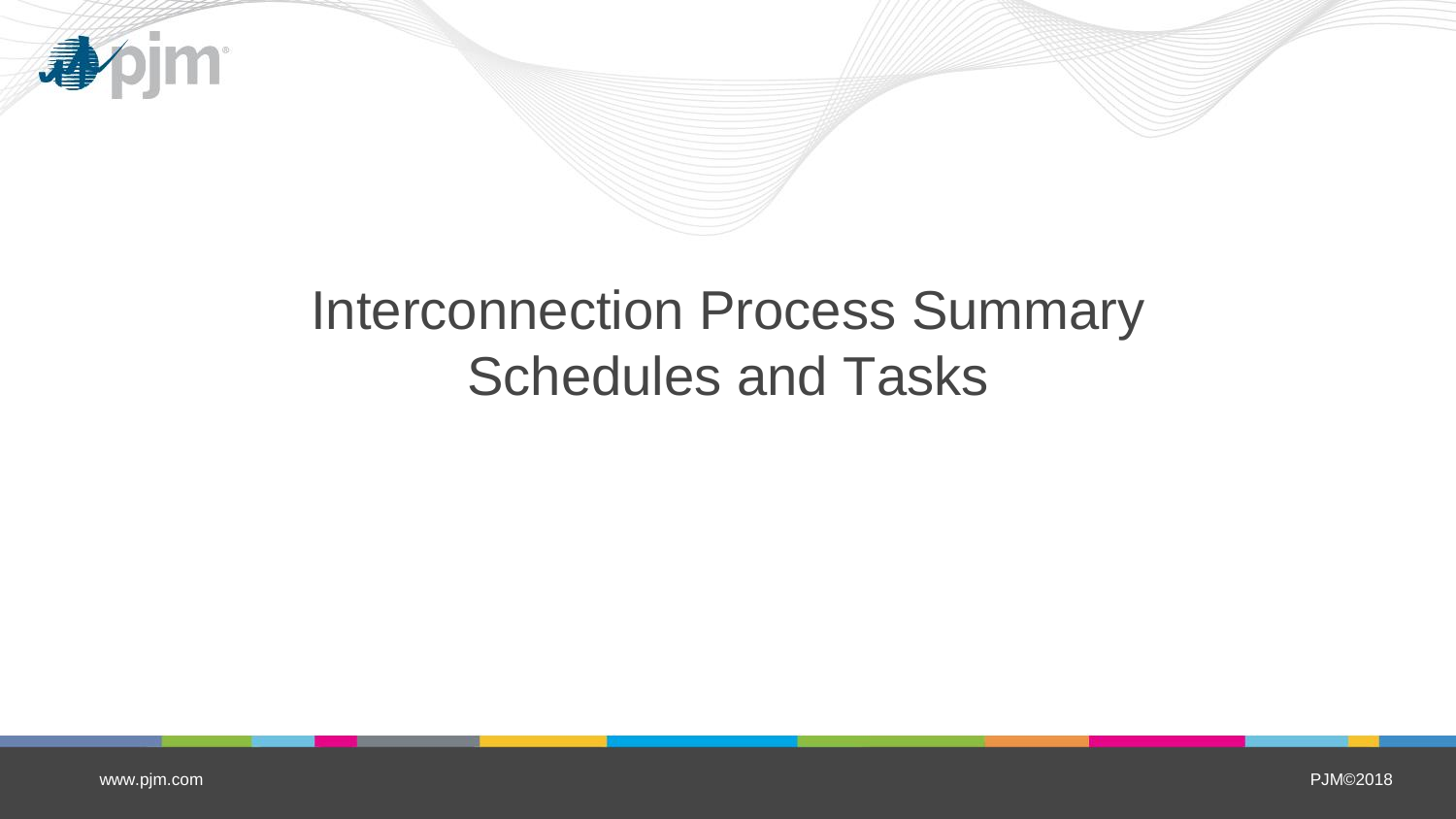#### Interconnection Process



*[1] May be waived depending on complexity of interconnection or required network upgrades.*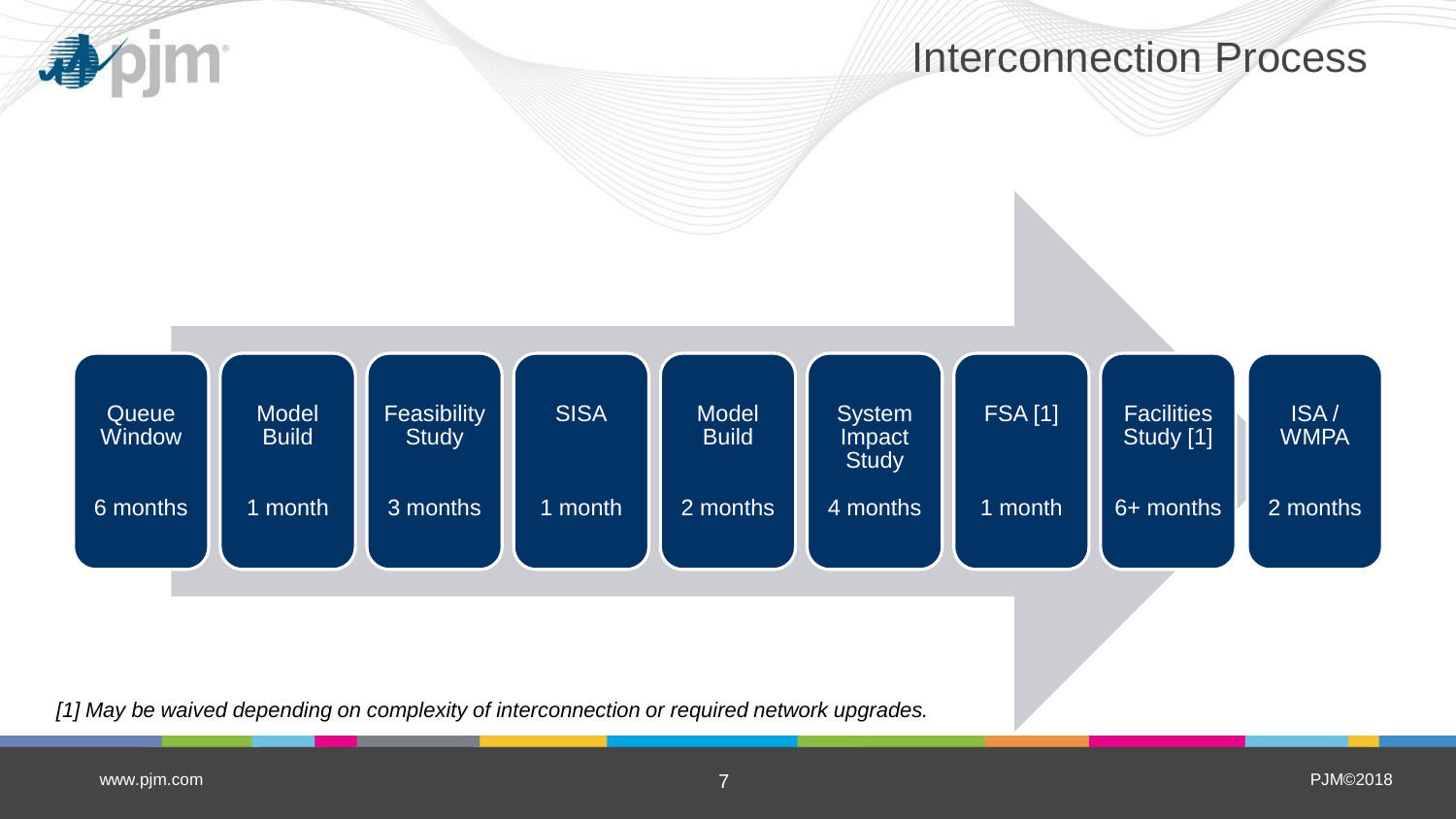

*[1] May be waived depending on complexity of interconnection or required network upgrades.*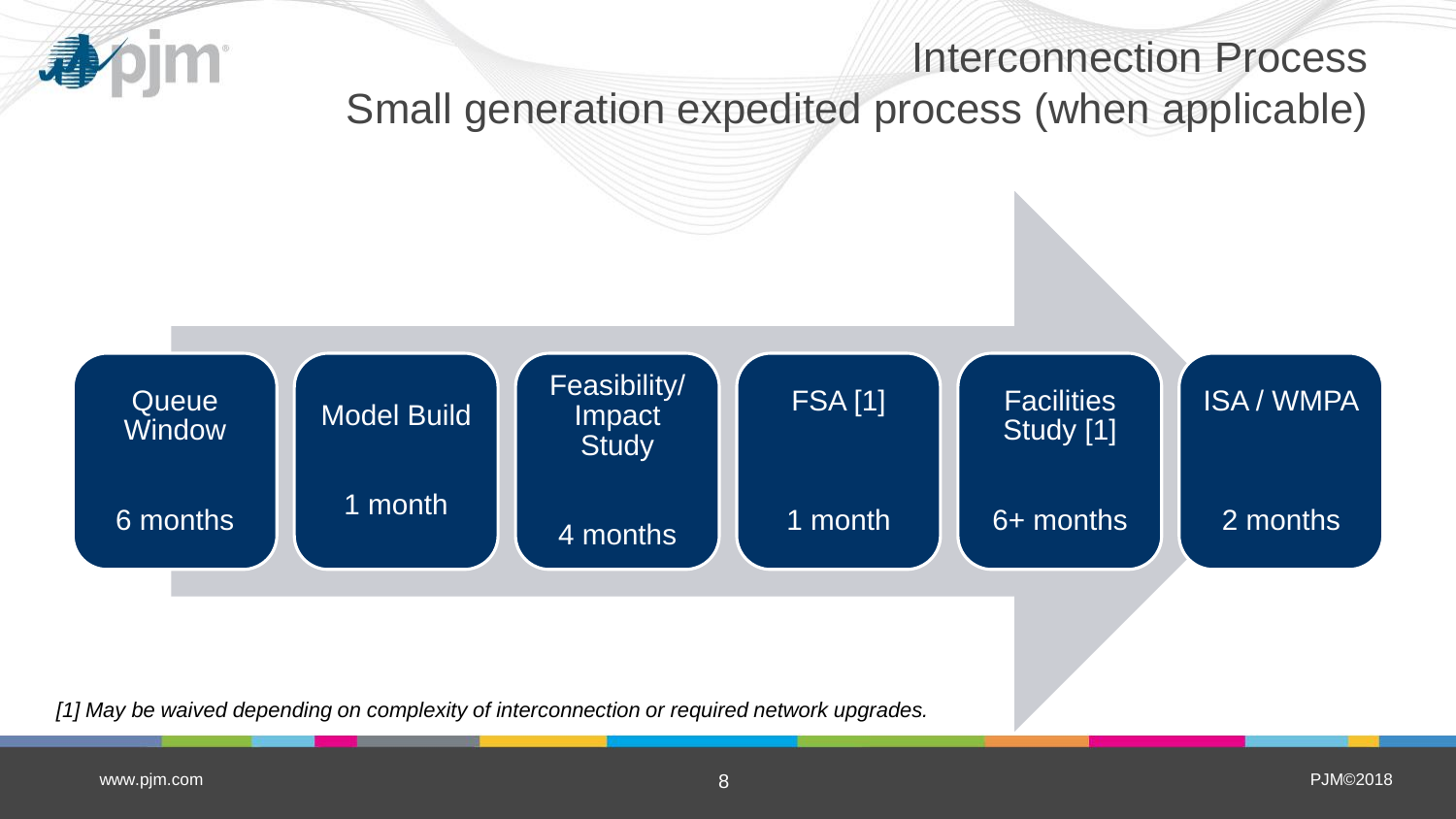

### Queue Window Activities

| <b>Duration</b>                                                | <b>Task Owner</b>                                                                          | <b>Activity</b>                                               |
|----------------------------------------------------------------|--------------------------------------------------------------------------------------------|---------------------------------------------------------------|
| 5 business days from receipt of<br>request                     | <b>PJM Project Manager</b>                                                                 | Perform deficiency review                                     |
| 10 business days from notice by<br><b>PJM</b>                  | <b>Interconnection Customer</b>                                                            | Review and correct all identified<br>deficiencies             |
| 5 business days from response                                  | <b>PJM Project Manager</b>                                                                 | Review responses and validate if<br>deficiencies are resolved |
| 45/30/20 calendar days from<br>confirmation of no deficiencies | <b>PJM Project Manager</b><br><b>Transmission Owner</b><br><b>Interconnection Customer</b> | Hold scoping call                                             |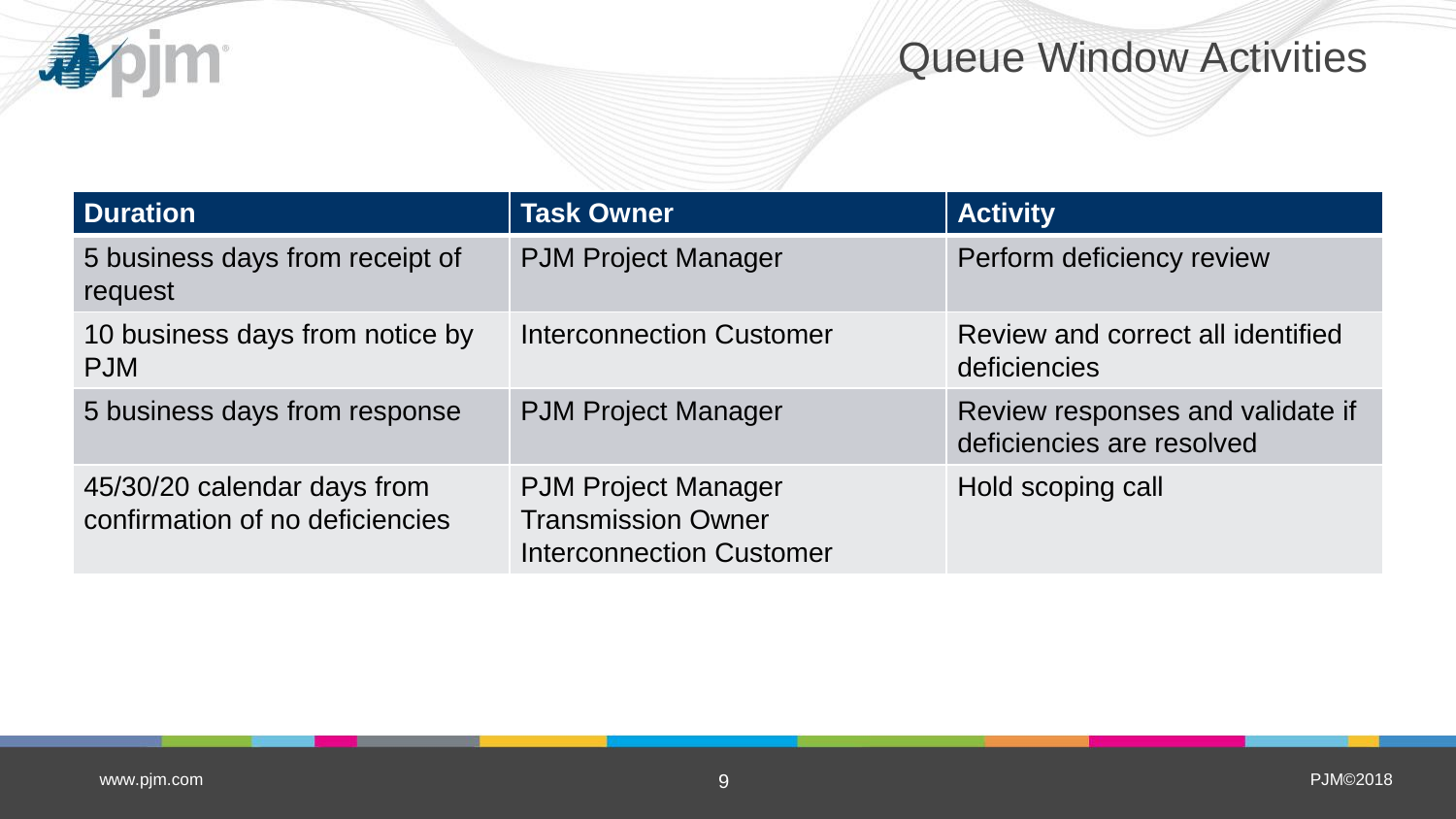# Feasibility Study Tasks

| <b>Days from Window Close</b> | <b>Activity</b>                                                                            |
|-------------------------------|--------------------------------------------------------------------------------------------|
| $0 - 15$                      | Model all queued generation within window                                                  |
| $15 - 40$                     | Perform summer peak load flow and short circuit analysis                                   |
| 40-100                        | Transmission Owners review analysis and develop mitigations for<br>violations              |
| 100-110                       | PJM Interconnection Analysis engineers reviews mitigations and prepare<br>analysis reports |
| 110-120                       | PJM Interconnection Projects compiles final study report and next<br>agreement             |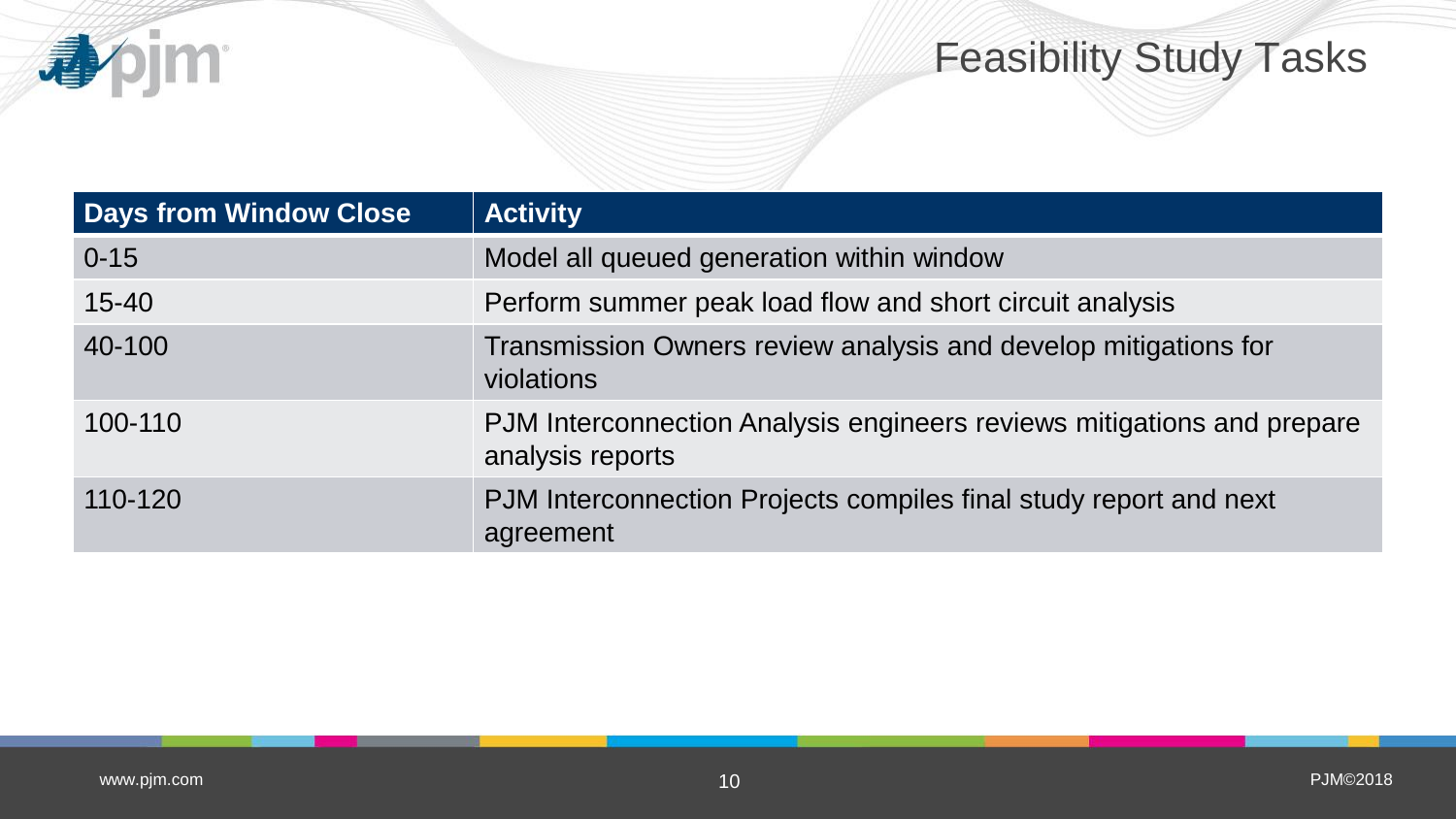

## System Impact Study Tasks

| <b>Days from SISA Execution</b> | <b>Activity</b>                                                                                   |
|---------------------------------|---------------------------------------------------------------------------------------------------|
| $0 - 60$                        | Update model to remove withdrawn projects and update models for<br>queue generators               |
| 61-100                          | Perform load flow (summer peak, winter peak, light load), short circuit<br>and stability analysis |
| 101-150                         | Transmission Owners review analysis and develop mitigations for<br>violations                     |
| 151-160                         | PJM Interconnection Analysis engineers reviews mitigations and prepare<br>analysis reports        |
| 161-180                         | PJM Interconnection Projects compiles final study report and next<br>agreement                    |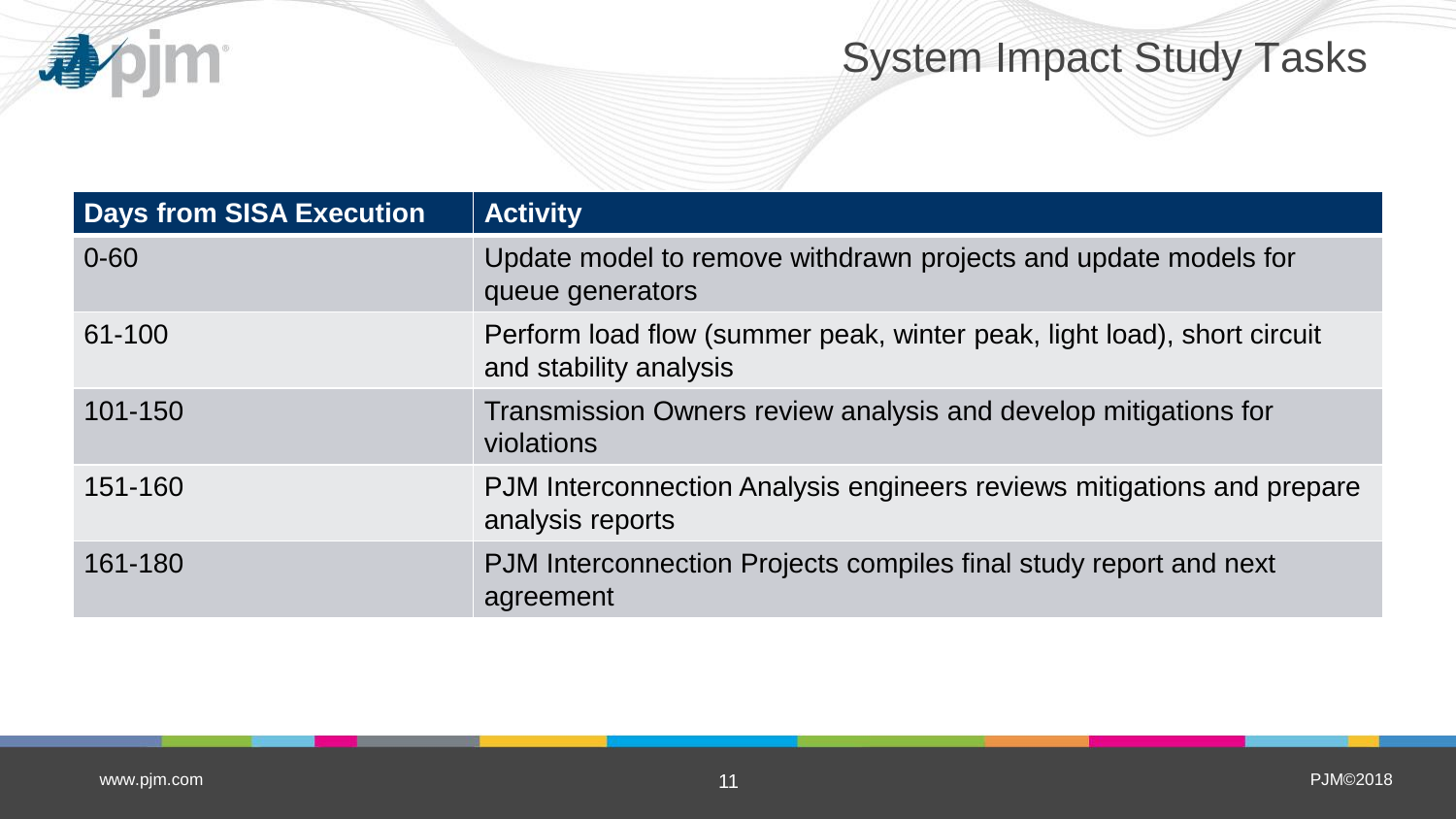

# Cost Summary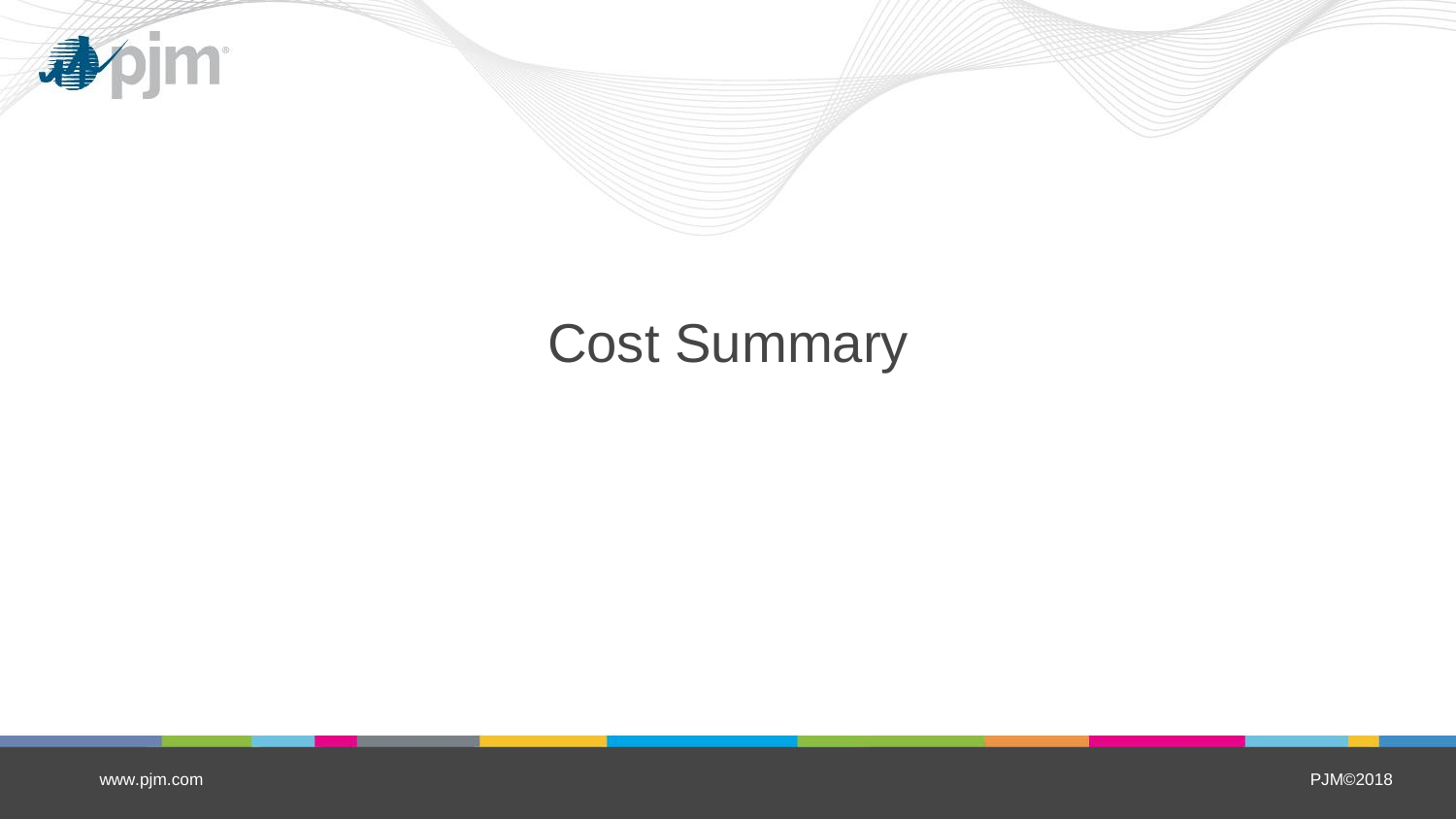

# Project Cost Summaries

| <b>Chart</b>                   | <b>Represents</b>                                                                                                                                                                                                                                                                 |
|--------------------------------|-----------------------------------------------------------------------------------------------------------------------------------------------------------------------------------------------------------------------------------------------------------------------------------|
| <b>Feasibility Study costs</b> | Costs incurred by PJM and invoices received from Transmission Owners<br>to complete a Feasibility Study. Only projects with issued Feasibility<br>Studies were included in the data set. Note: PJM began charging<br>projects for deficiency reviews starting with the AC2 queue. |
| <b>All Study costs</b>         | Costs incurred by PJM and invoices received from Transmission Owners<br>to complete a all required interconnection studies. Only projects that were<br>issued an ISA or WMPA were included in the data set.                                                                       |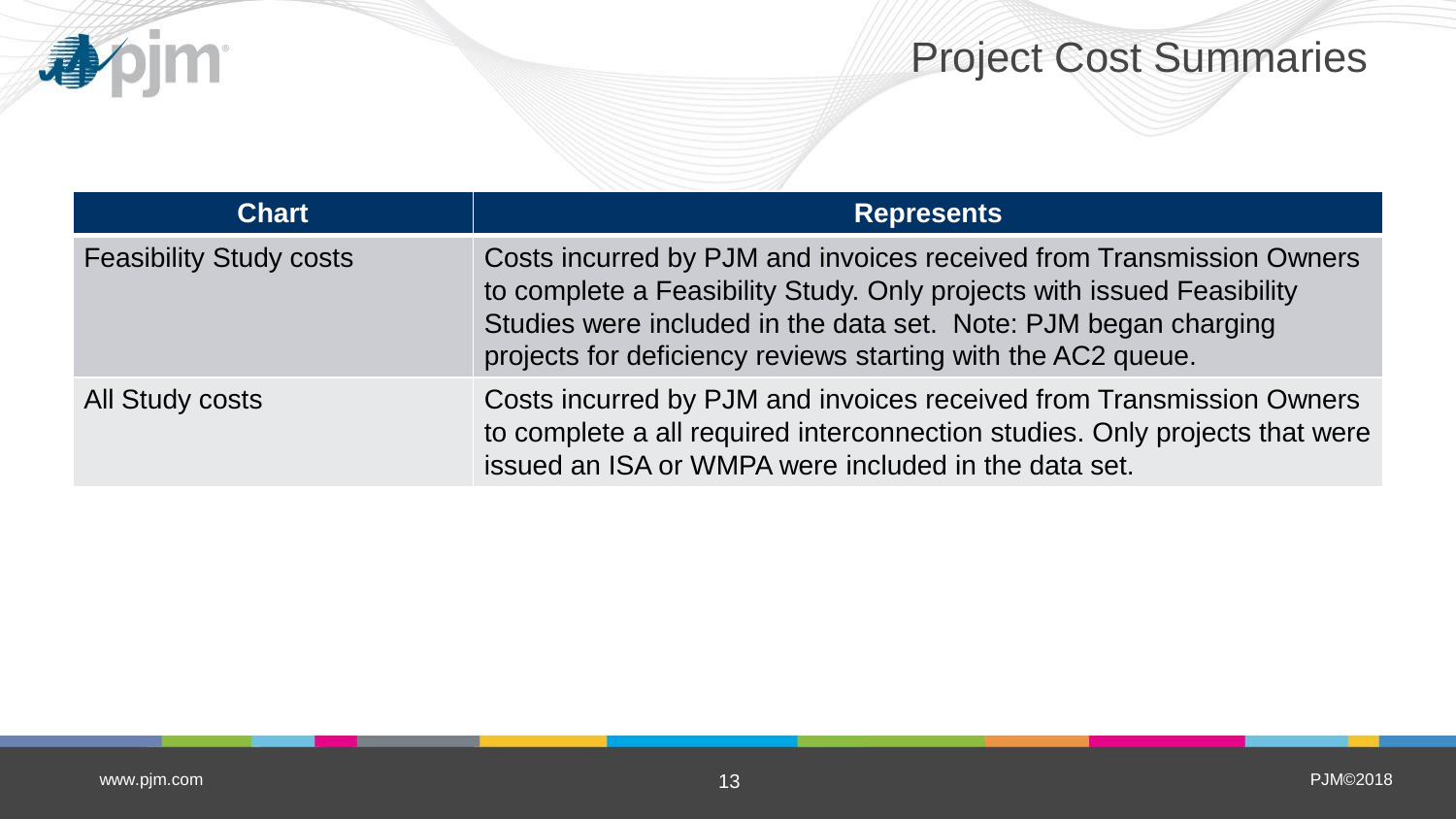

[www.pjm.com](http://www.pjm.com/)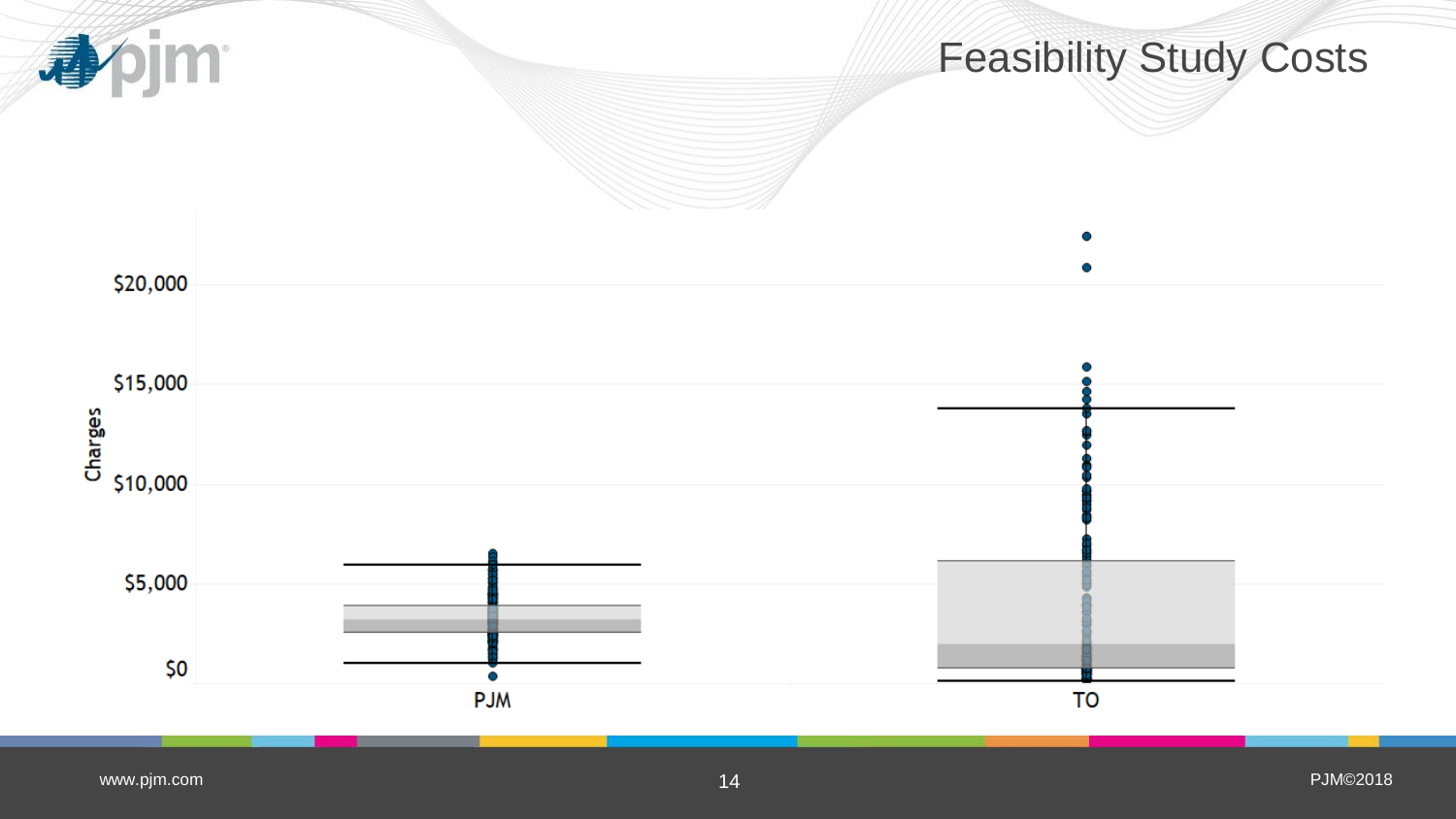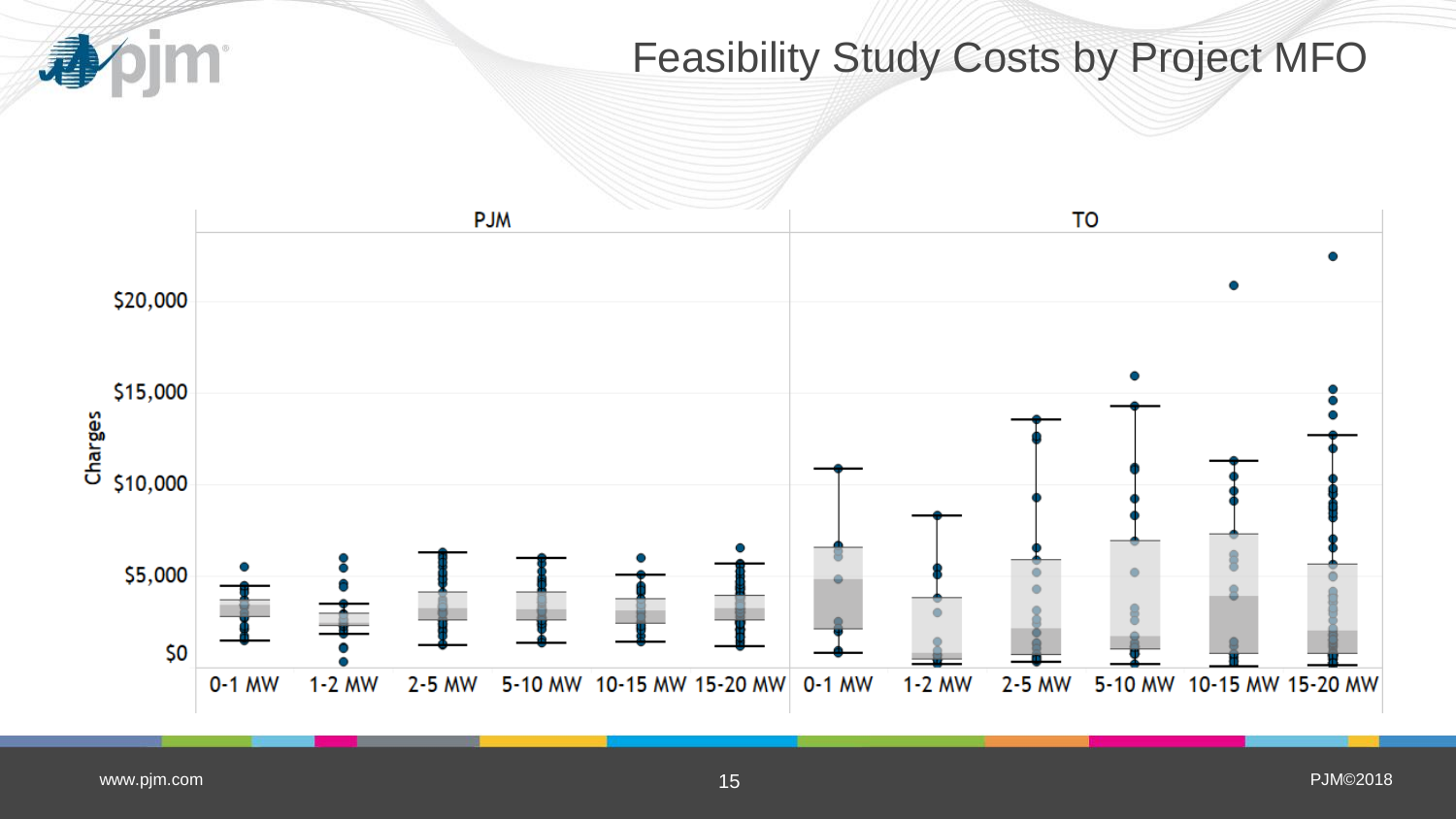

## Feasibility Study Costs by Jurisdiction

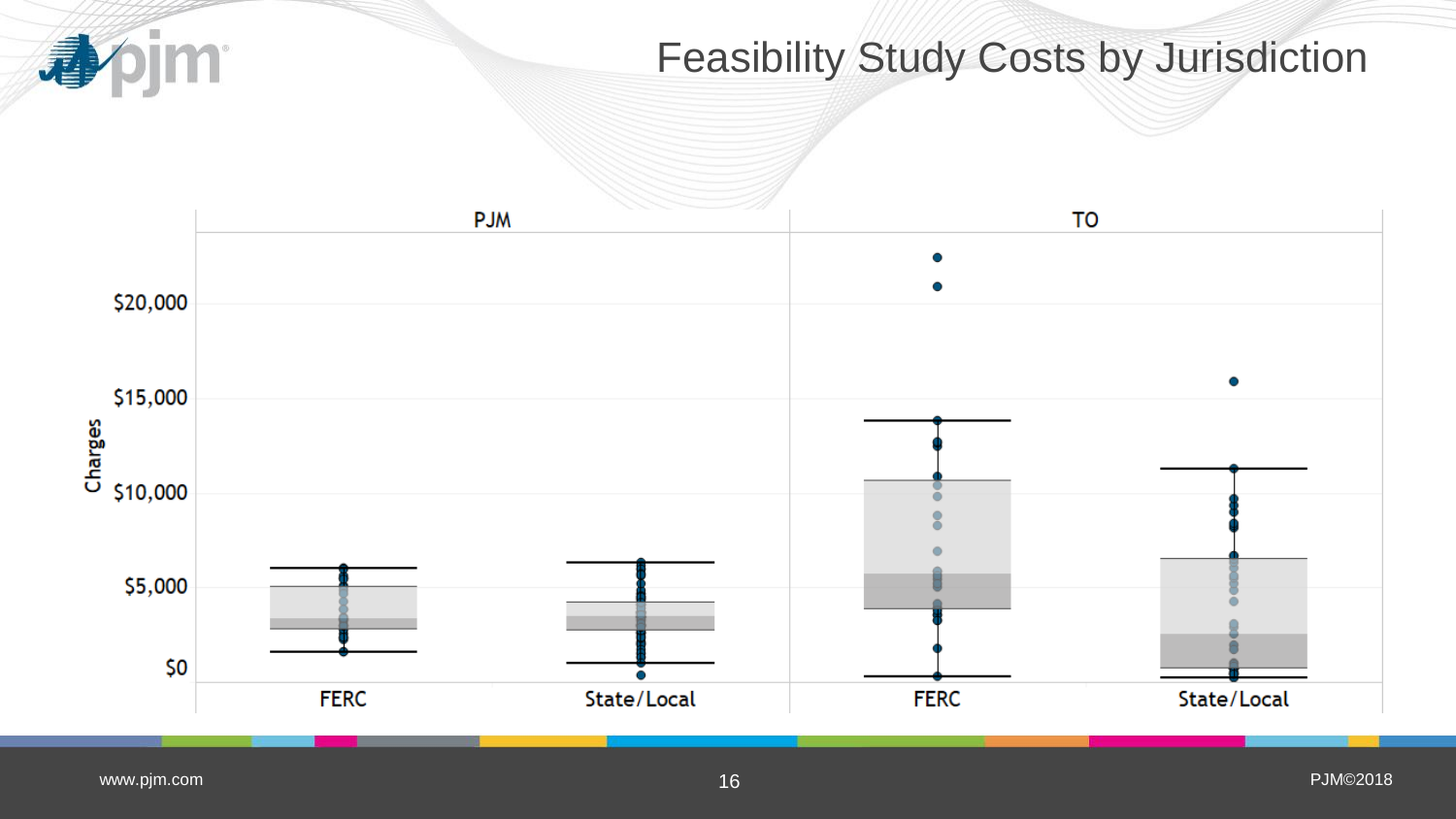

All Study Costs

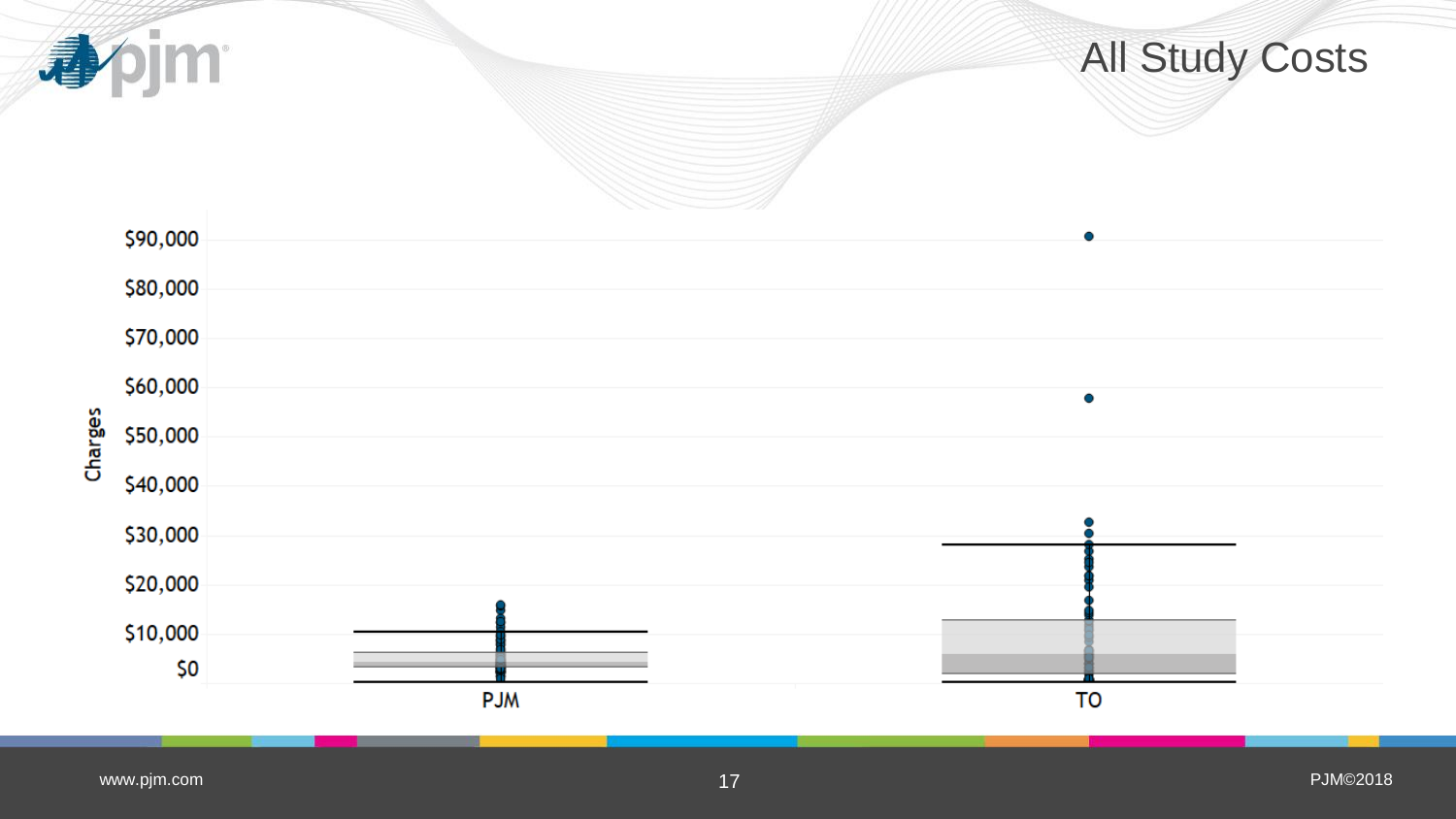## All Study Costs by Project MFO

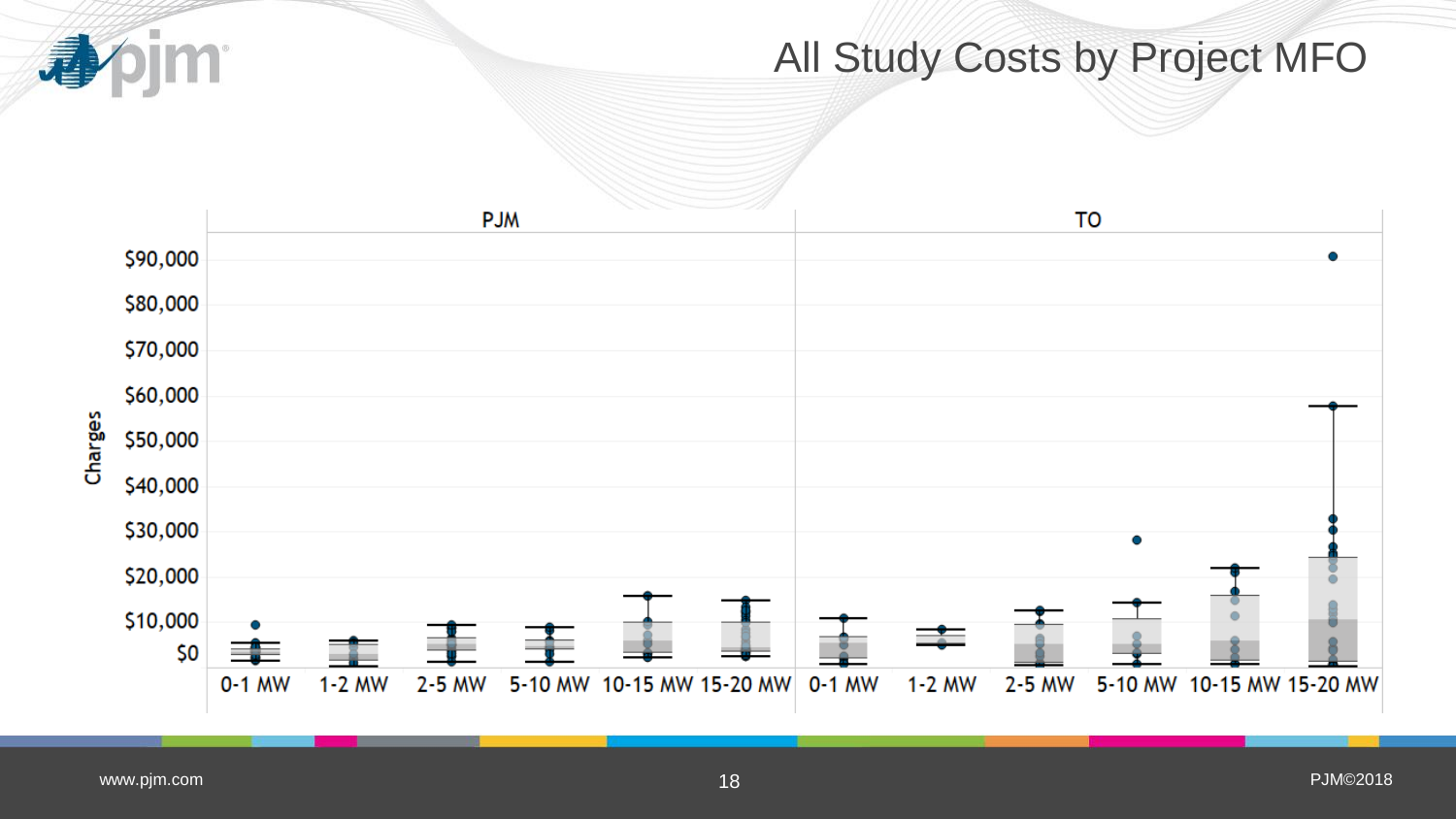

## All Study Costs by Jurisdiction

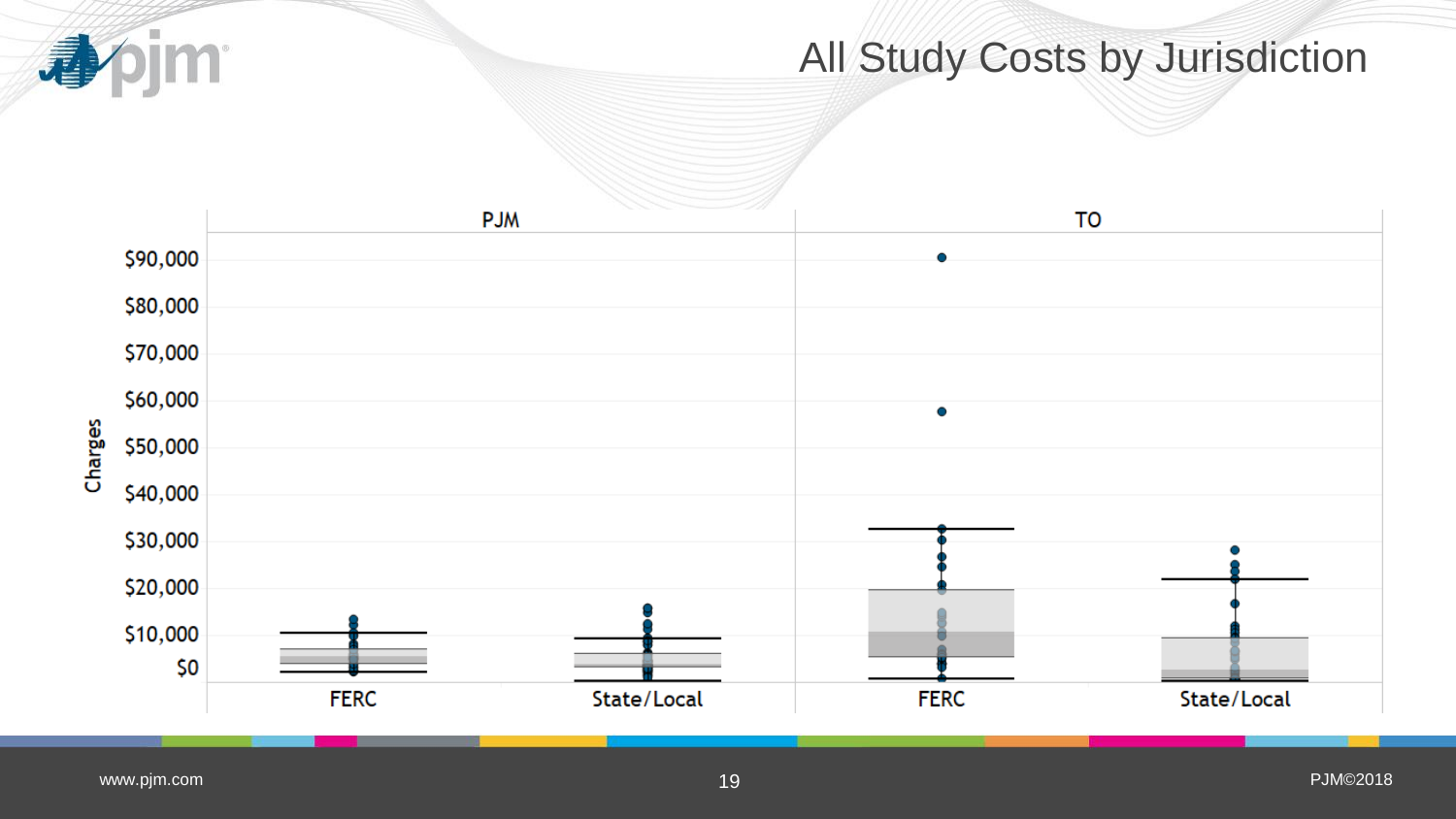

# Project Durations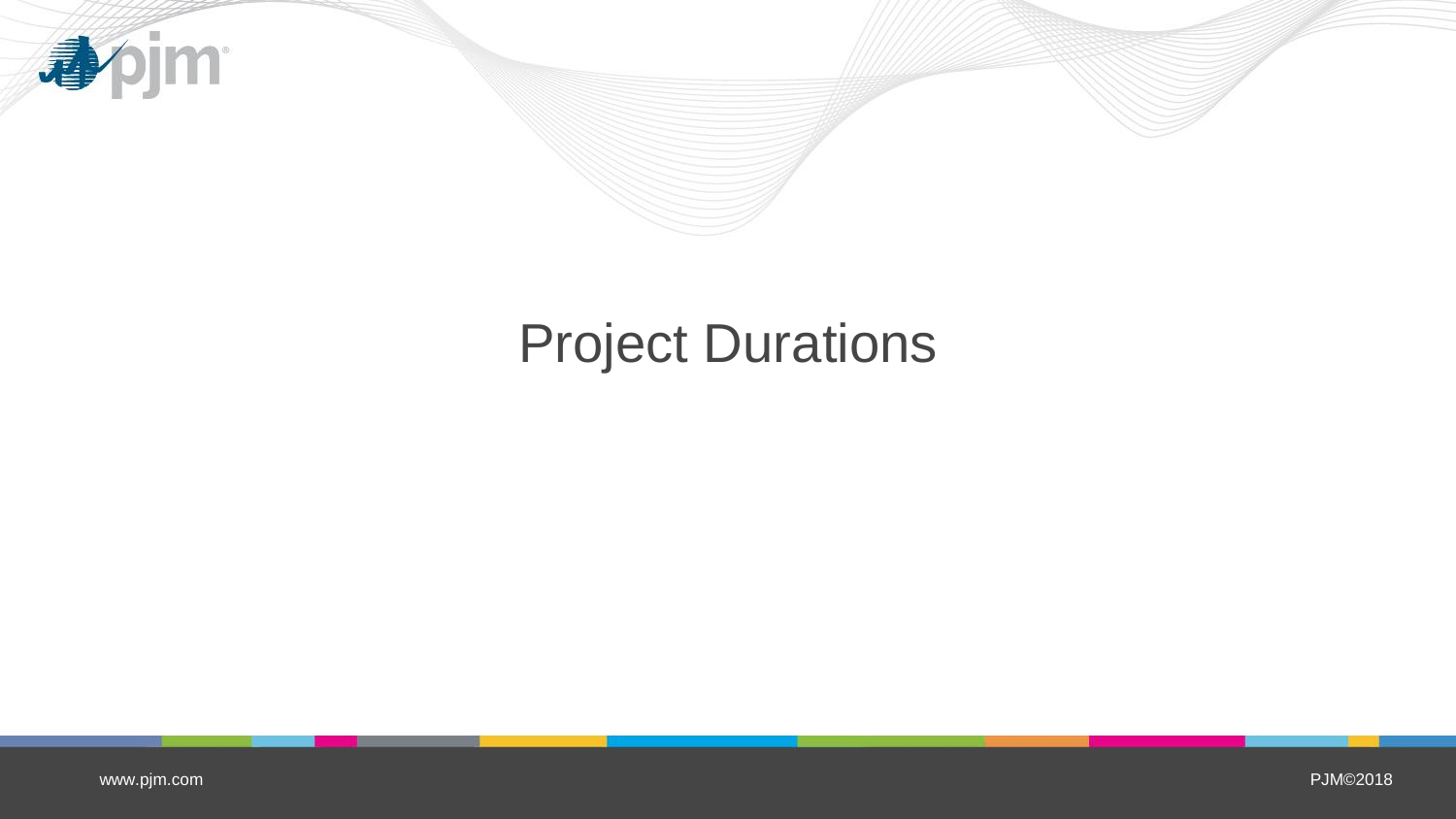

# Project Duration Summaries

| <b>Chart</b>                                          | <b>Represents</b>                                                                                                                                                                                                                                                                                                                                                                                            |
|-------------------------------------------------------|--------------------------------------------------------------------------------------------------------------------------------------------------------------------------------------------------------------------------------------------------------------------------------------------------------------------------------------------------------------------------------------------------------------|
| Queue Request to Start of<br><b>Feasibility Study</b> | Duration between the date the Interconnection Request was submitted to<br>PJM and the start of the Feasibility Study phase. Projects that enter on<br>the first day of the queue window will wait 7 months until the start of the<br>study phase. Starting with the AD2 queue, projects are not responsible<br>for cost allocations if they only contribute to loading below 100% of the<br>facility rating. |
| <b>Study Phases</b>                                   | Duration between the start of the Feasibility Study and the execution of<br>an ISA or WMPA. This includes the defined study timeline plus any delay<br>caused by re-studies (nearby project withdraws, reduction of output, etc.).                                                                                                                                                                           |
| <b>Complete Process</b>                               | Duration between the date the Interconnection Request was submitted to<br>PJM and the execution of an ISA or WMPA.                                                                                                                                                                                                                                                                                           |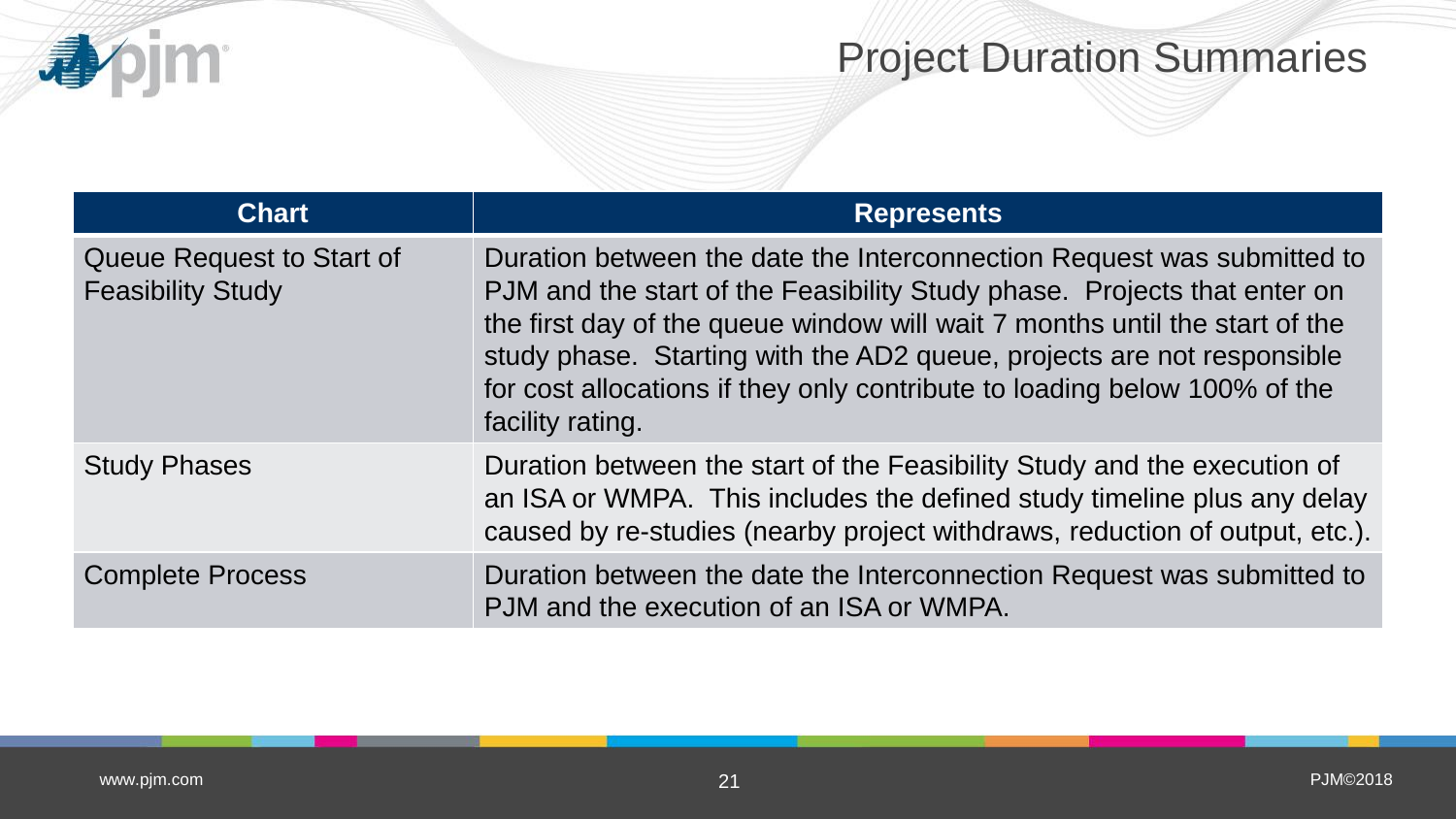

### Cost Distribution

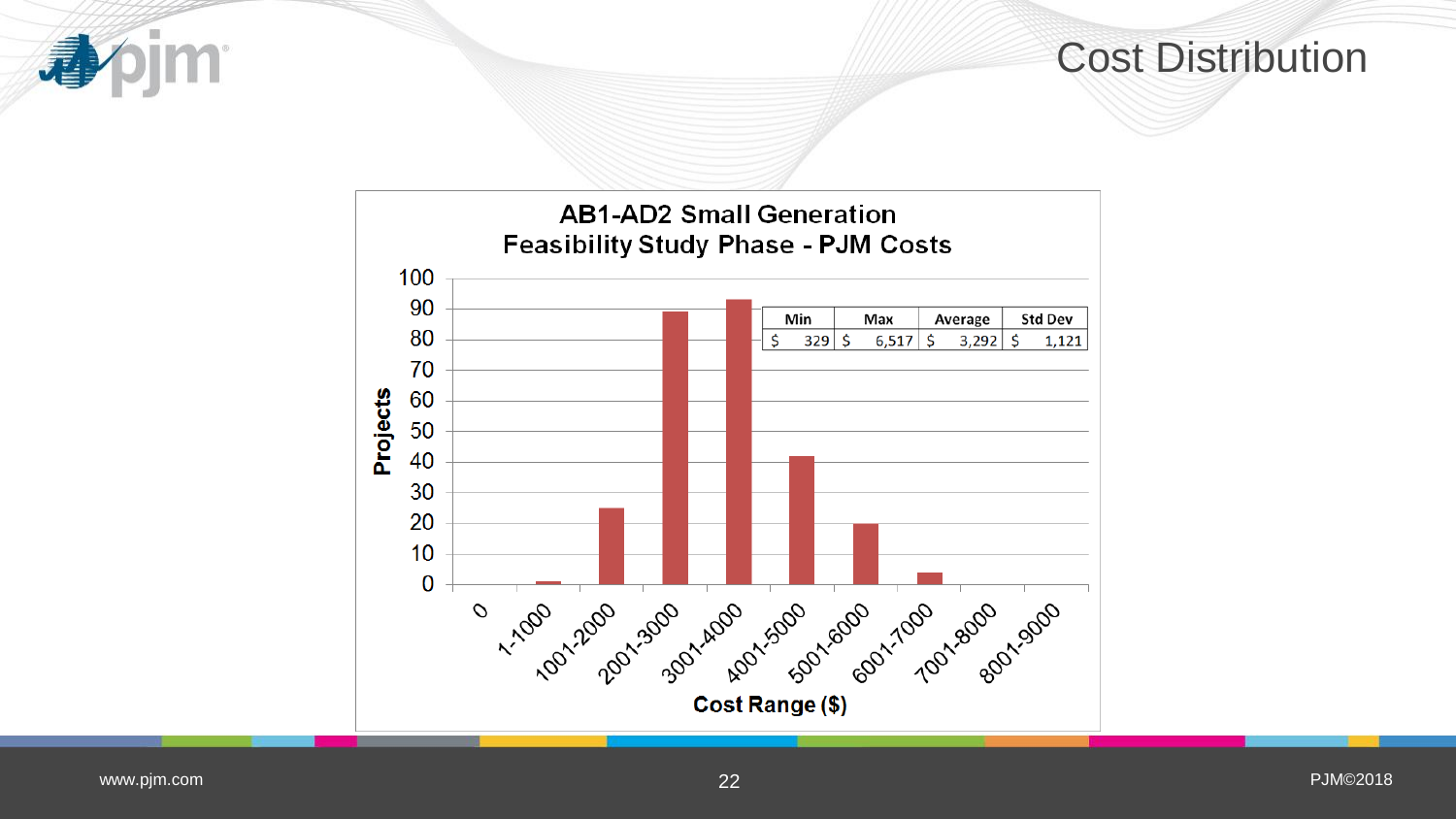4

#### Duration by Project MFO *Queue Request to Start of Feasibility Study*

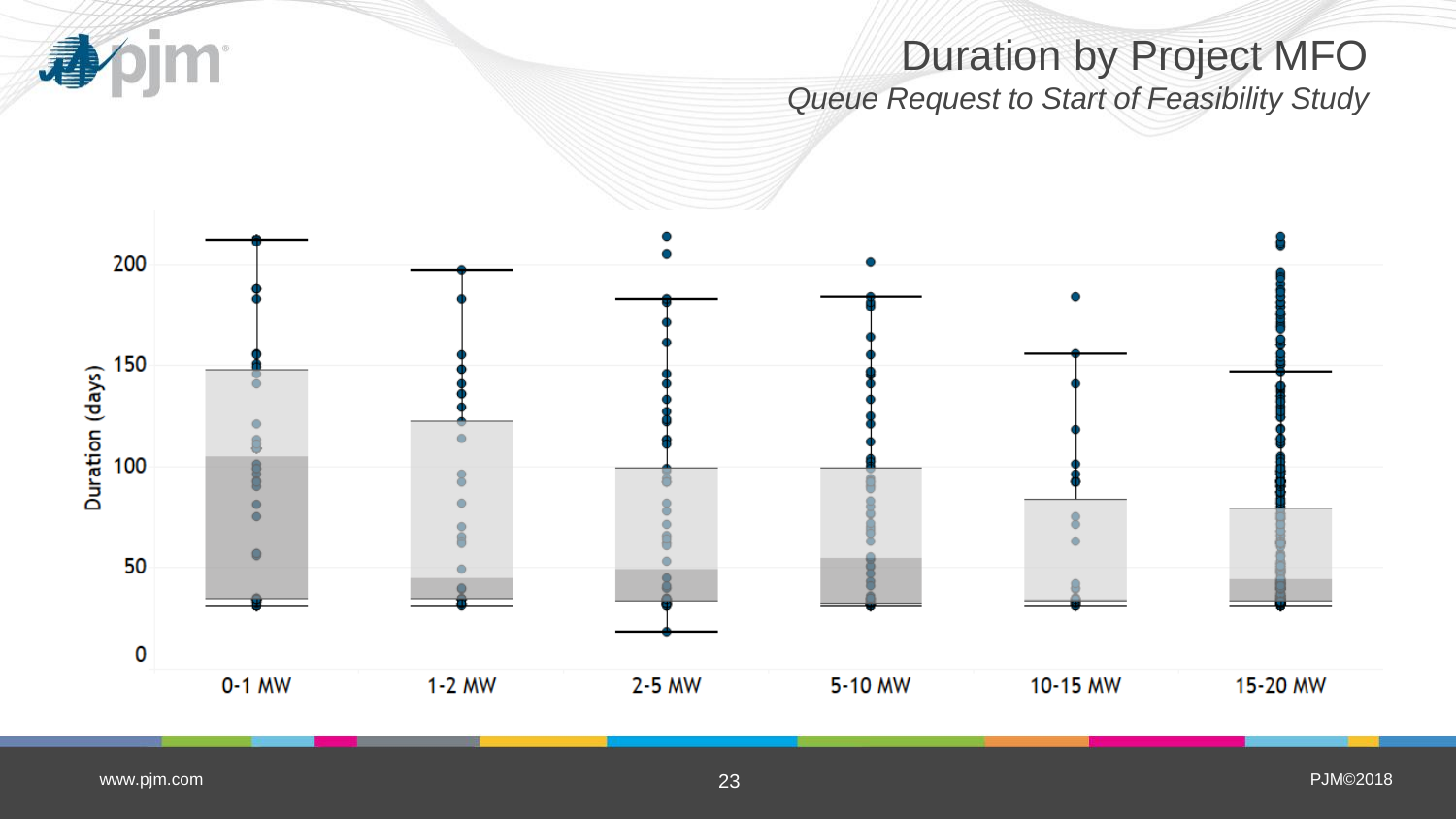pjm<sup>.</sup> **A** 

#### Duration by Project MFO *Study Phases*

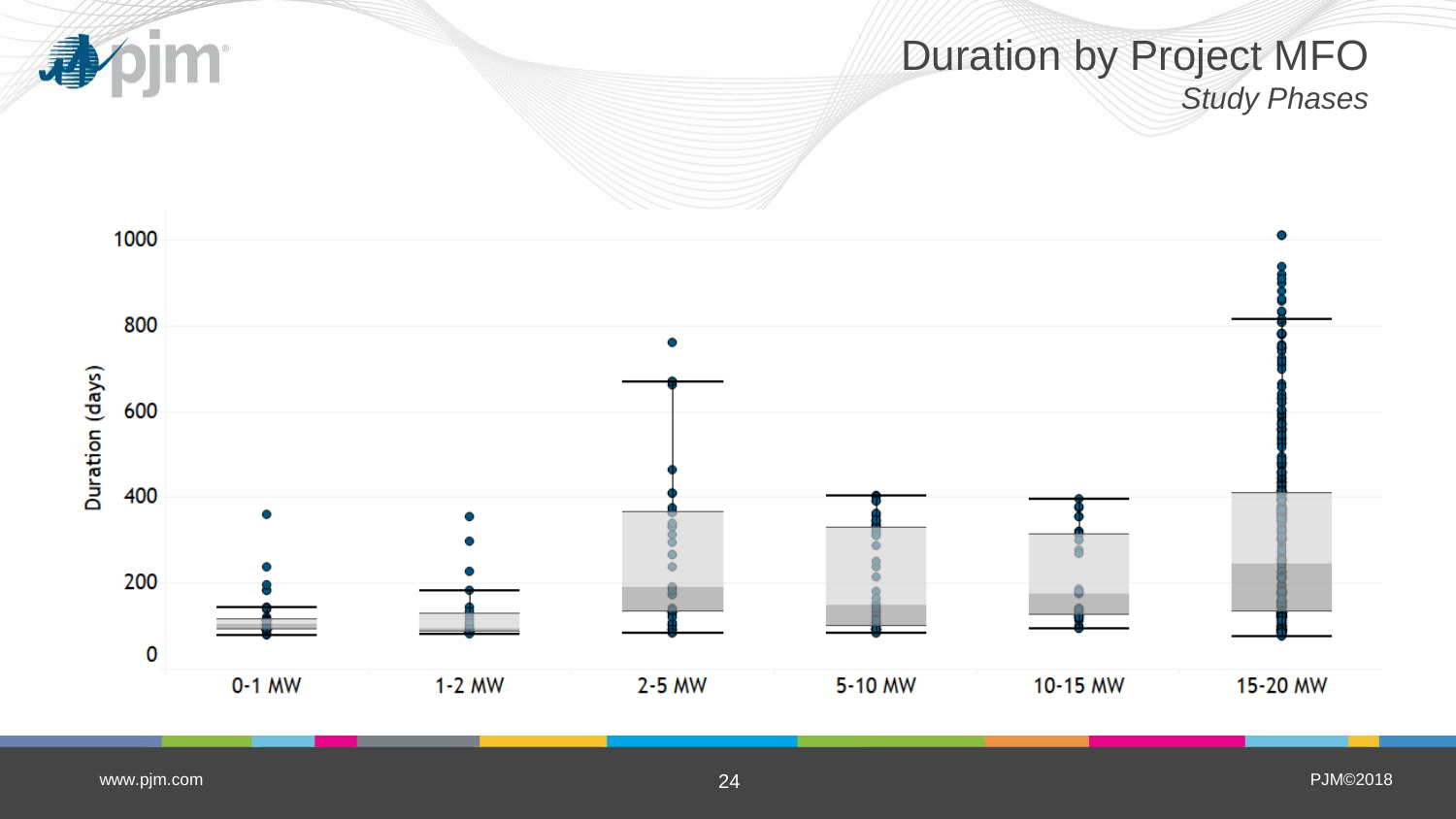pjm<sup>.</sup> **A** 

#### Duration by Project MFO *Complete Process*

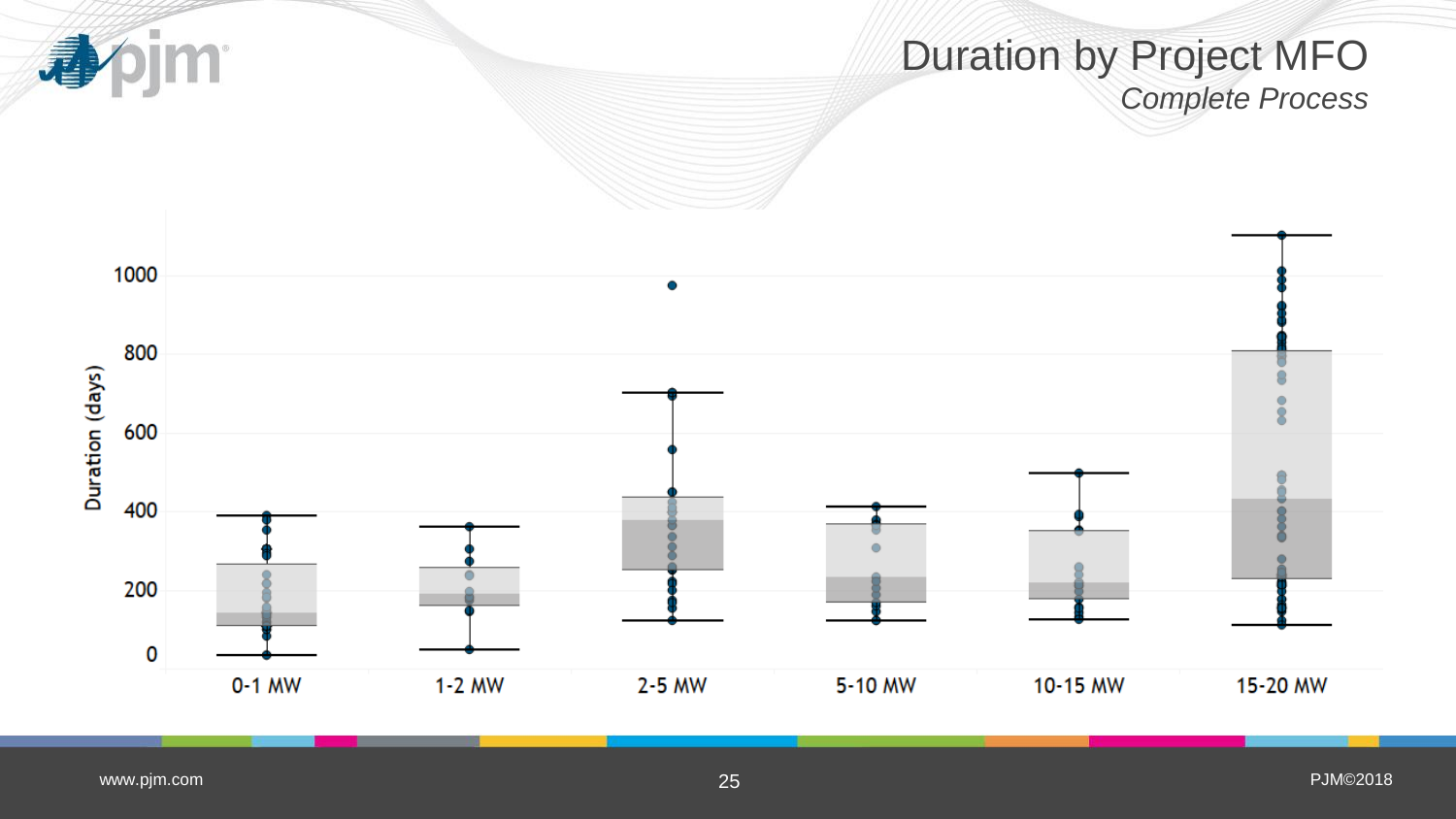

#### Duration by Jurisdiction *Queue Request to Start of Feasibility Study*

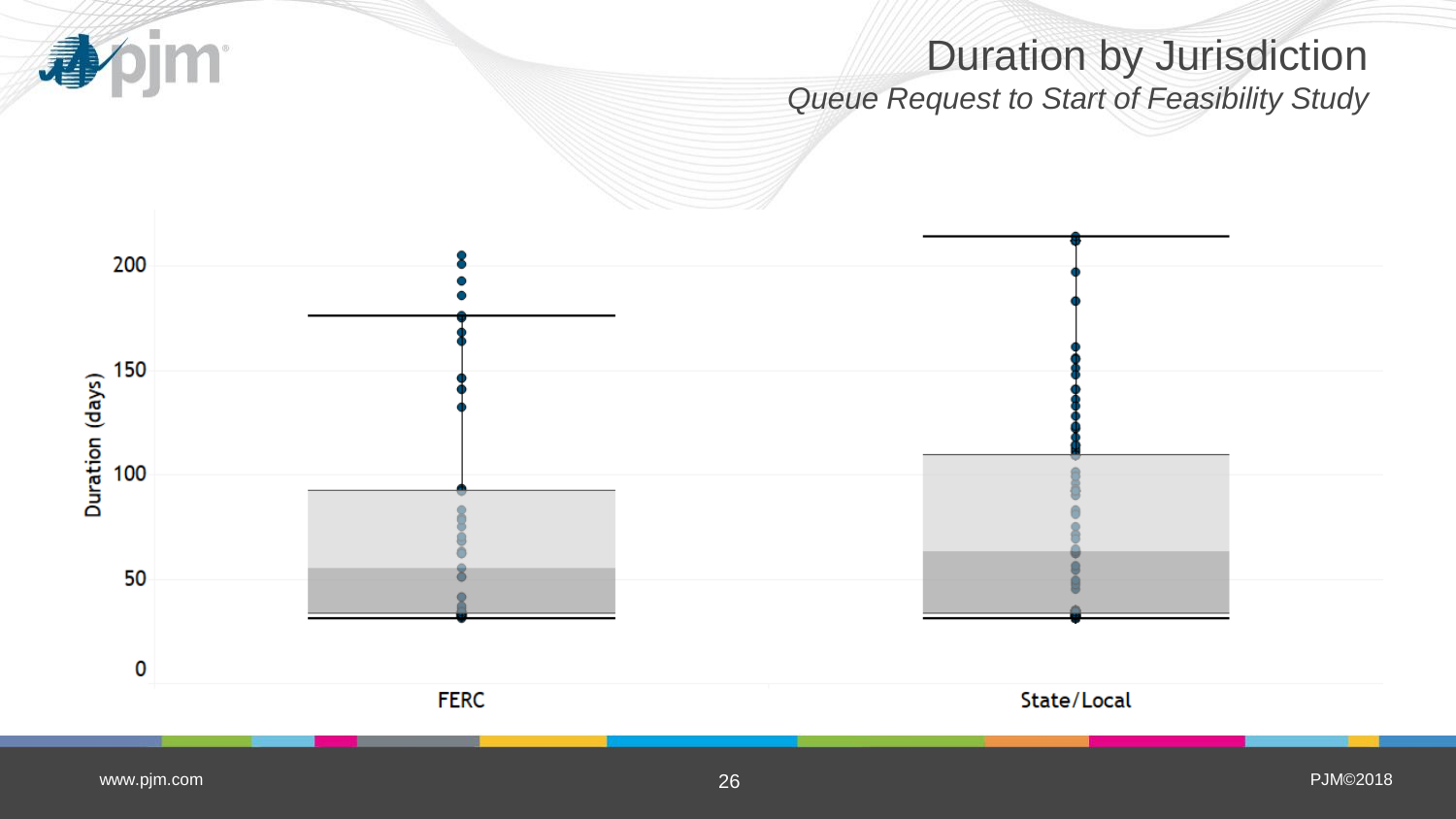pjm 尋

#### Duration by Jurisdiction *Study Phases*

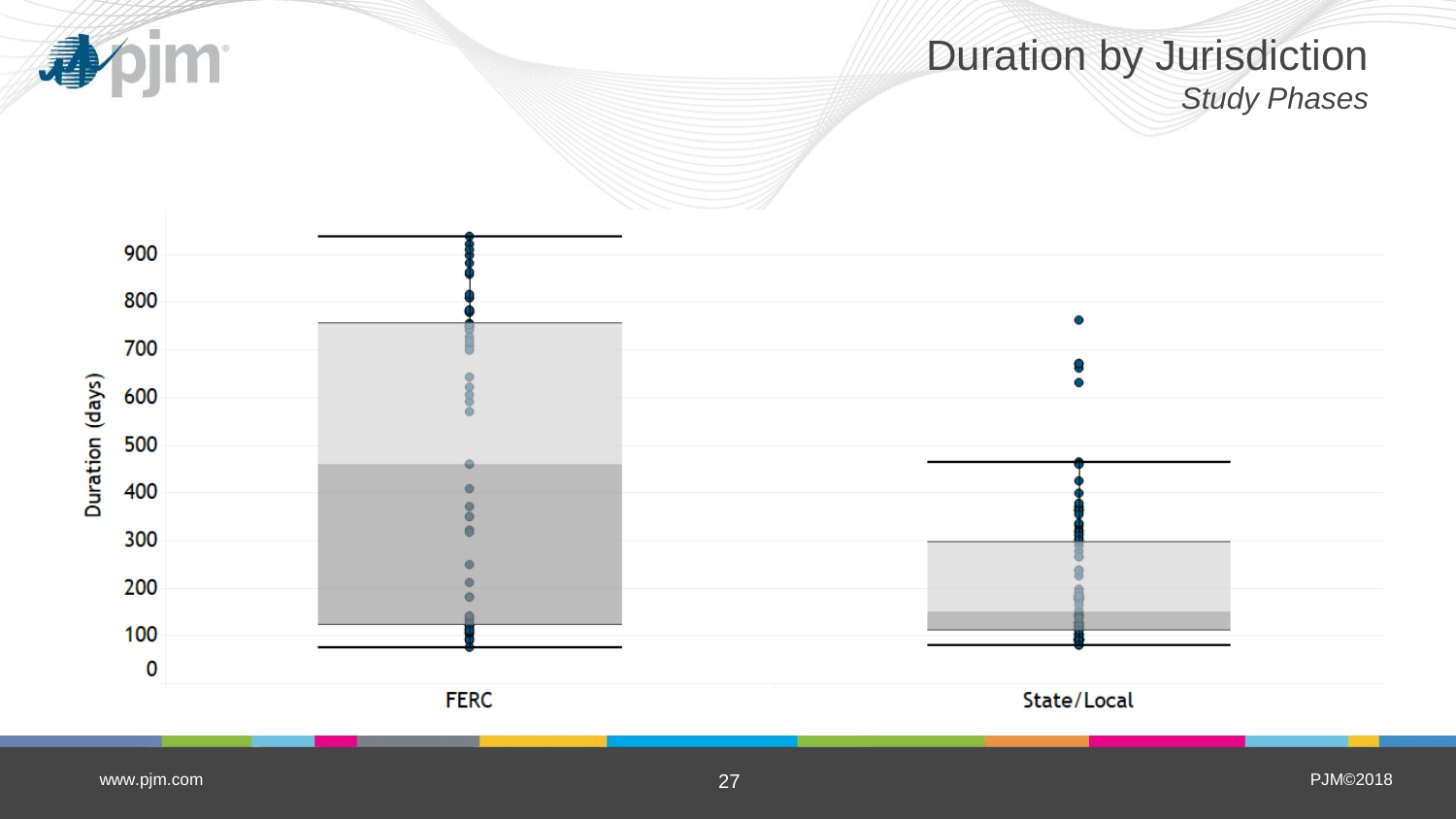**pjm** 司

#### Duration by Jurisdiction *Complete Process*

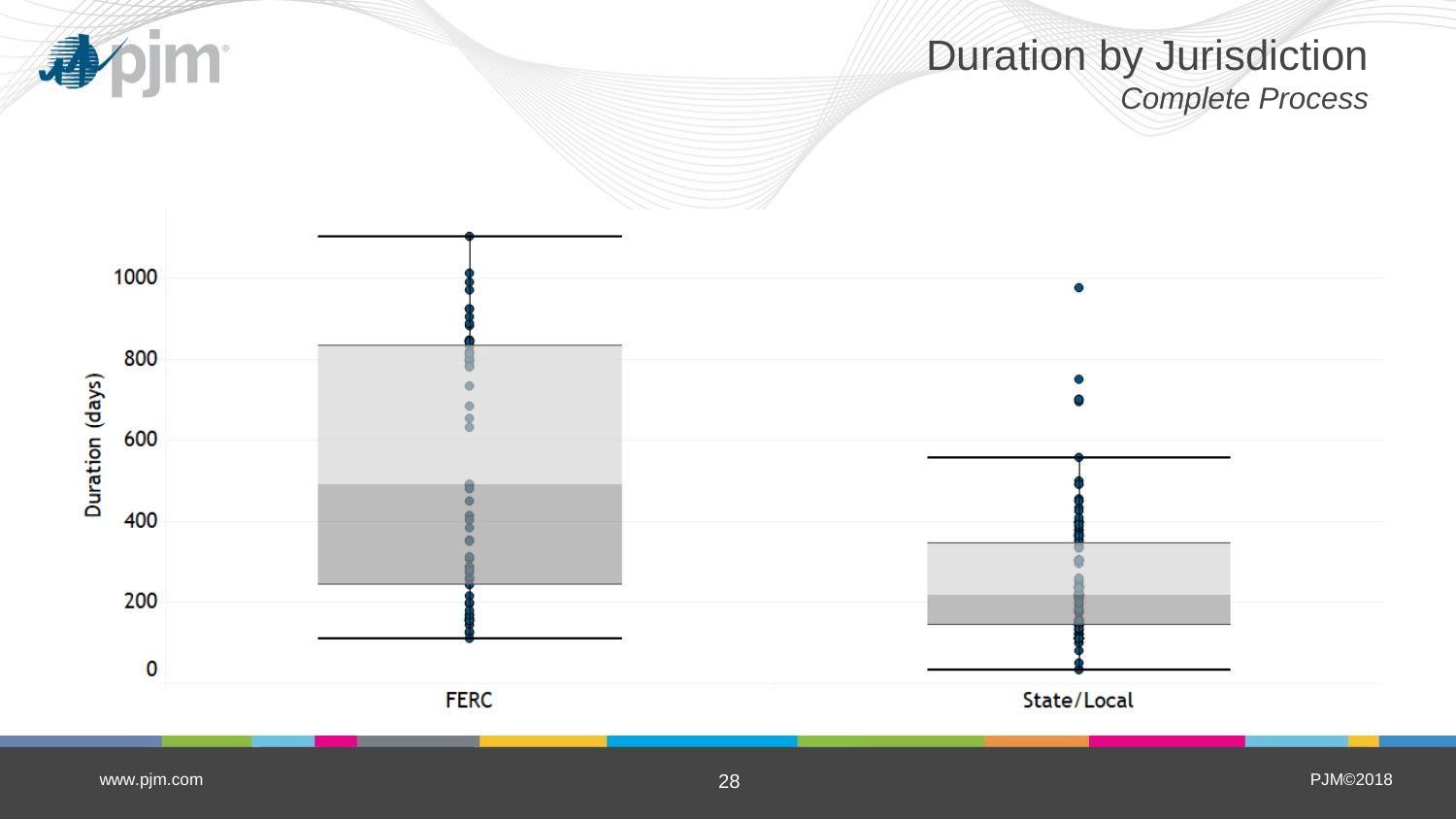

# **Conclusions**